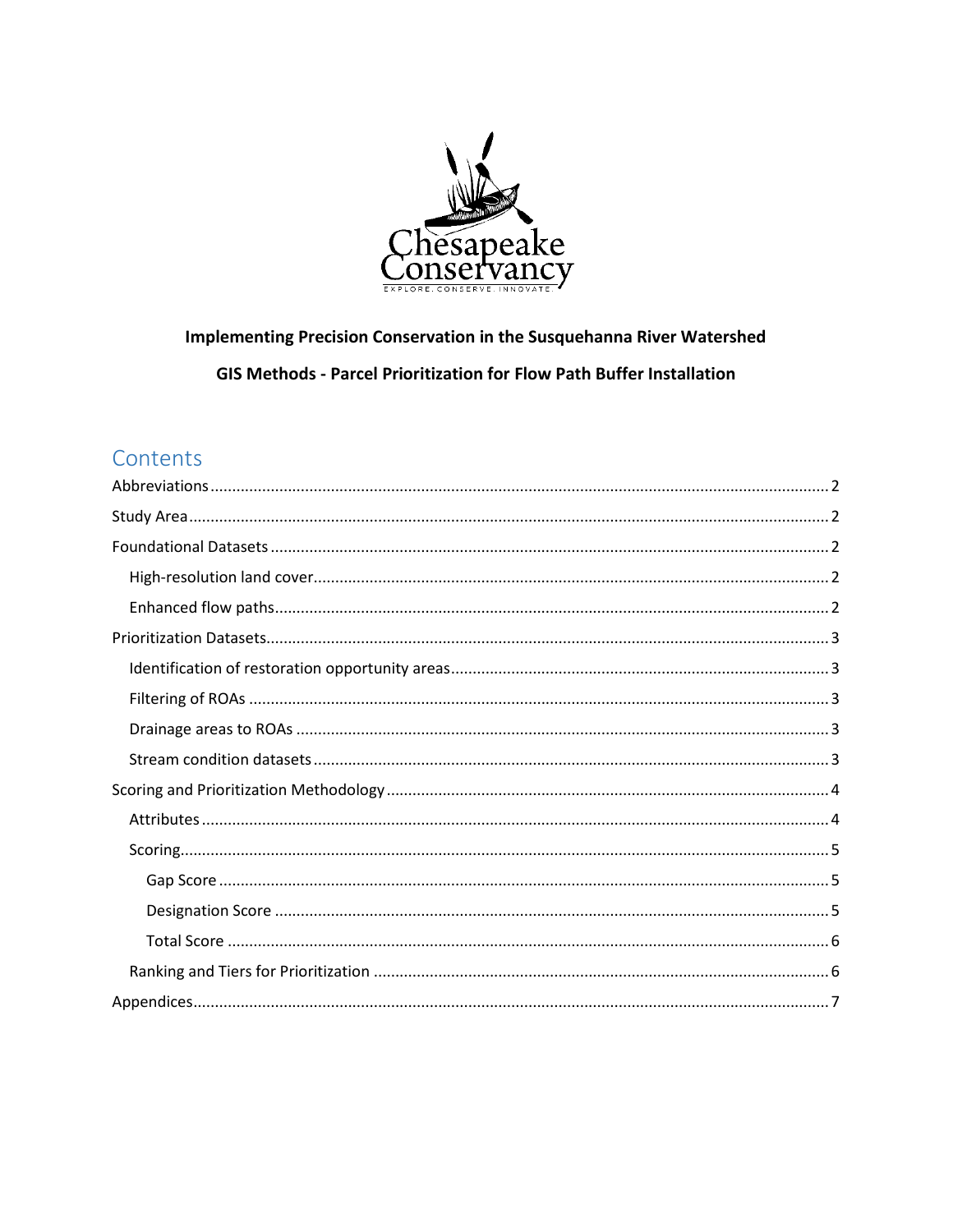# <span id="page-1-0"></span>Abbreviations

| <b>AIT</b>    | Agriculture, Impervious, and Turf                   |
|---------------|-----------------------------------------------------|
| DA            | Drainage Area                                       |
| <b>EVHQ</b>   | <b>Exceptional Value/High Quality</b>               |
| <b>NHD</b>    | National Hydrography Dataset                        |
| <b>ROA</b>    | <b>Restoration Opportunity Area</b>                 |
| <b>PA DEP</b> | Pennsylvania Department of Environmental Protection |

### <span id="page-1-1"></span>Study Area

The prioritization described here was based on a previous prioritization of restoration opportunity areas in Centre and Clinton counties [\(http://envisionthesusquehanna.org/precision-conservation-data-and](http://envisionthesusquehanna.org/precision-conservation-data-and-tools/)[tools/\)](http://envisionthesusquehanna.org/precision-conservation-data-and-tools/). This updated prioritization used a revised analysis conducted at the parcel scale, and expanded the geographic area to include Centre, Clinton, Huntingdon, and Lycoming counties.

Within the four county area, there are approximately 170,747 parcels. Of those, 6,286 parcels were identified as containing at least 0.4 acres of restoration opportunity areas and prioritized.

| County                    | <b>Parcels Prioritized</b> |
|---------------------------|----------------------------|
| Centre                    | 2,024                      |
| Clinton                   | 772                        |
| Huntingdon                | 1,573                      |
| Lycoming                  | 1,917                      |
| <b>Four County Region</b> | 6,286                      |

## <span id="page-1-2"></span>Foundational Datasets

<span id="page-1-3"></span>High-resolution land cover-The high-resolution land cover dataset was created by the Chesapeake Conservancy and partners using 2013 NAIP imagery to classify natural and human-made features on the landscape at one-meter resolution. Further details about how the land cover dataset was created and classes included can be found at: [http://chesapeakeconservancy.org/conservation-innovation](http://chesapeakeconservancy.org/conservation-innovation-center/high-resolution-data/land-cover-data-project/)[center/high-resolution-data/land-cover-data-project/](http://chesapeakeconservancy.org/conservation-innovation-center/high-resolution-data/land-cover-data-project/)

<span id="page-1-4"></span>Enhanced flow paths- The enhanced flow path data was created using a Lidar-derived digital elevation model to identify concentrated flow paths and estimate channel width from flow accumulation. This product was combined with the high-resolution land cover data to create a comprehensive stream network. Further details on the methodology can be found at: [http://envisionthesusquehanna.org/wp-](http://envisionthesusquehanna.org/wp-content/uploads/2016/12/CC_New_Stream_Dataset_for_Susquehanna.pdf)

[content/uploads/2016/12/CC\\_New\\_Stream\\_Dataset\\_for\\_Susquehanna.pdf](http://envisionthesusquehanna.org/wp-content/uploads/2016/12/CC_New_Stream_Dataset_for_Susquehanna.pdf)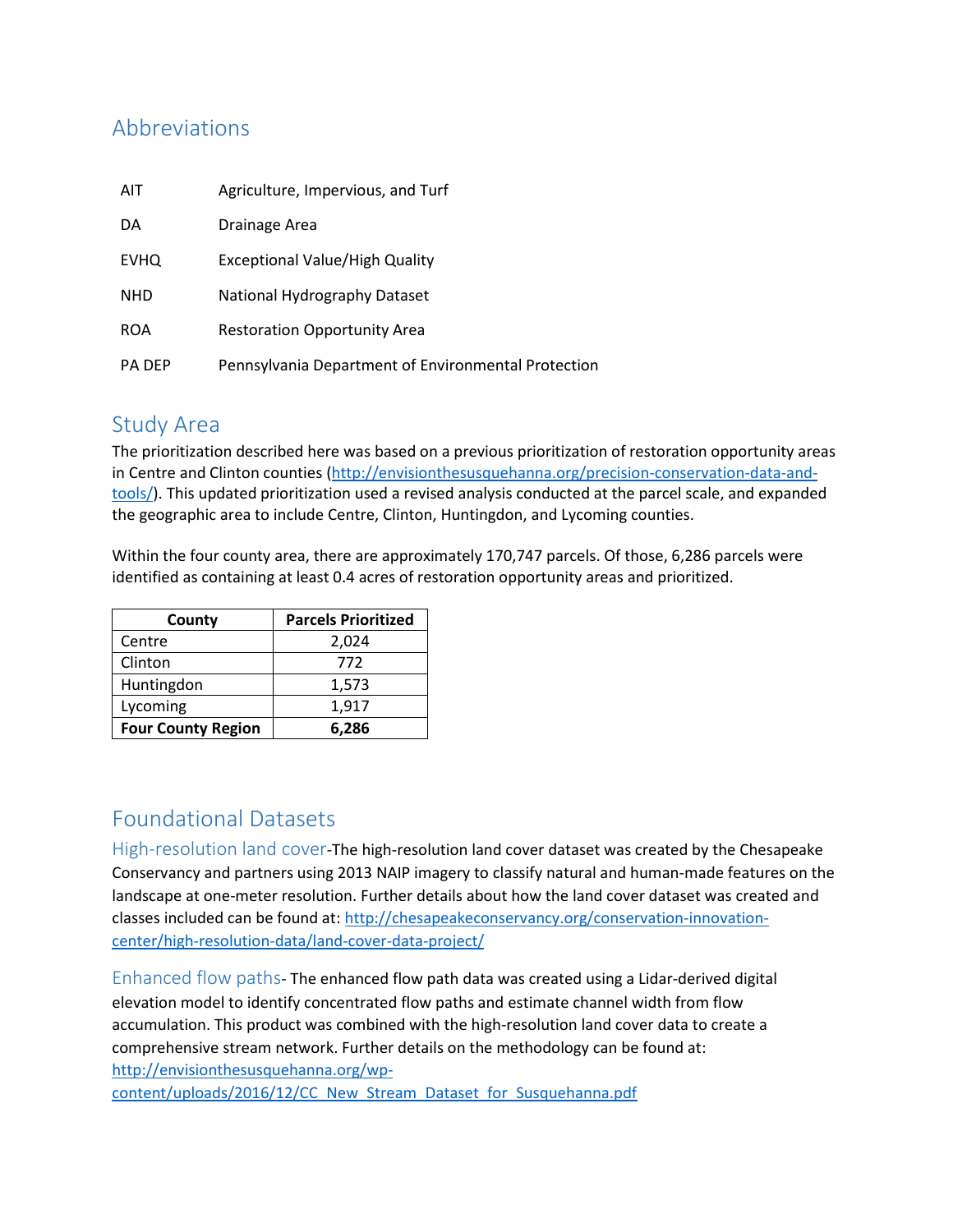# <span id="page-2-0"></span>Prioritization Datasets

### <span id="page-2-1"></span>Identification of restoration opportunity areas

We defined restoration opportunity areas (ROAs) as areas within a 35' buffer (11 m) of the water network derived from the enhanced flow path analysis, that were classified as any of the following land cover categories:

- Wetlands
- Low vegetation
- Barren

We considered these land cover categories as "readily restorable/plantable," excluding areas with existing vegetation (Tree canopy, Shrubland) and areas with existing infrastructure (Structures, Impervious surfaces, Impervious roads). We calculated area of each ROA in acres.

### <span id="page-2-2"></span>Filtering of ROAs

We erased any part of an ROA that intersected with road right of ways (data reference), as we considered these areas not "readily restorable/plantable." We then filtered out ROAs that were less than 25 m<sup>2</sup>. We cut ROAs by parcel boundaries and finally, we removed all ROAs located on parcels that contained less than 0.4 acres, based on feedback from implementation partners specifying 0.4 acres as a reasonable requisite potential project area for a property. After conducting ROA filtering, 6,286 parcels remained, containing a total of 72,371 ROAs.

### <span id="page-2-3"></span>Drainage areas to ROAs

We used the Watershed tool in Spatial Analyst to delineate drainage areas (DA) to each ROA. We calculated area of each DA in acres, and calculated the total land area within each drainage area classified as agriculture, impervious, or turf (AIT).

### <span id="page-2-4"></span>Stream condition datasets

We obtained impaired stream data from Pennsylvania Department of Environmental Protection (PA DEP), including the 2017 Integrated List of Non-Attaining (ILNA) streams and 2017 Total Maximum Daily Load (TMDL) streams. We also obtained 2017 Designated Use streams data from PA DEP.

We combined the ILNA and TMDL streams datasets to create comprehensive datasets of agriculturally impaired streams and non-agriculturally impaired streams. See Appendix for a list of select attributes in each dataset that we classified as agriculture vs. non-agricultural impairments. We used the designated use data to identify exceptional value/high quality (EVHQ) streams.

We selected ROAs within 30 meters of an agriculturally impaired stretch, non-agriculturally impaired stretch, or exceptional value/high quality (EVHQ) stretch. The 30-meter buffer was applied to account for lack of spatial overlap between the National Hydrography Dataset (NHD) on which the PA DEP impairment data is based, and the enhanced flow path analysis water network.

We also selected ROAs upstream of agriculturally-impaired or non-agriculturally impaired stretches. We used a manual process to snap the most downstream endpoint of each impaired tributary segment to the flow accumulation layer derived during the enhanced flow path analysis. Then we used the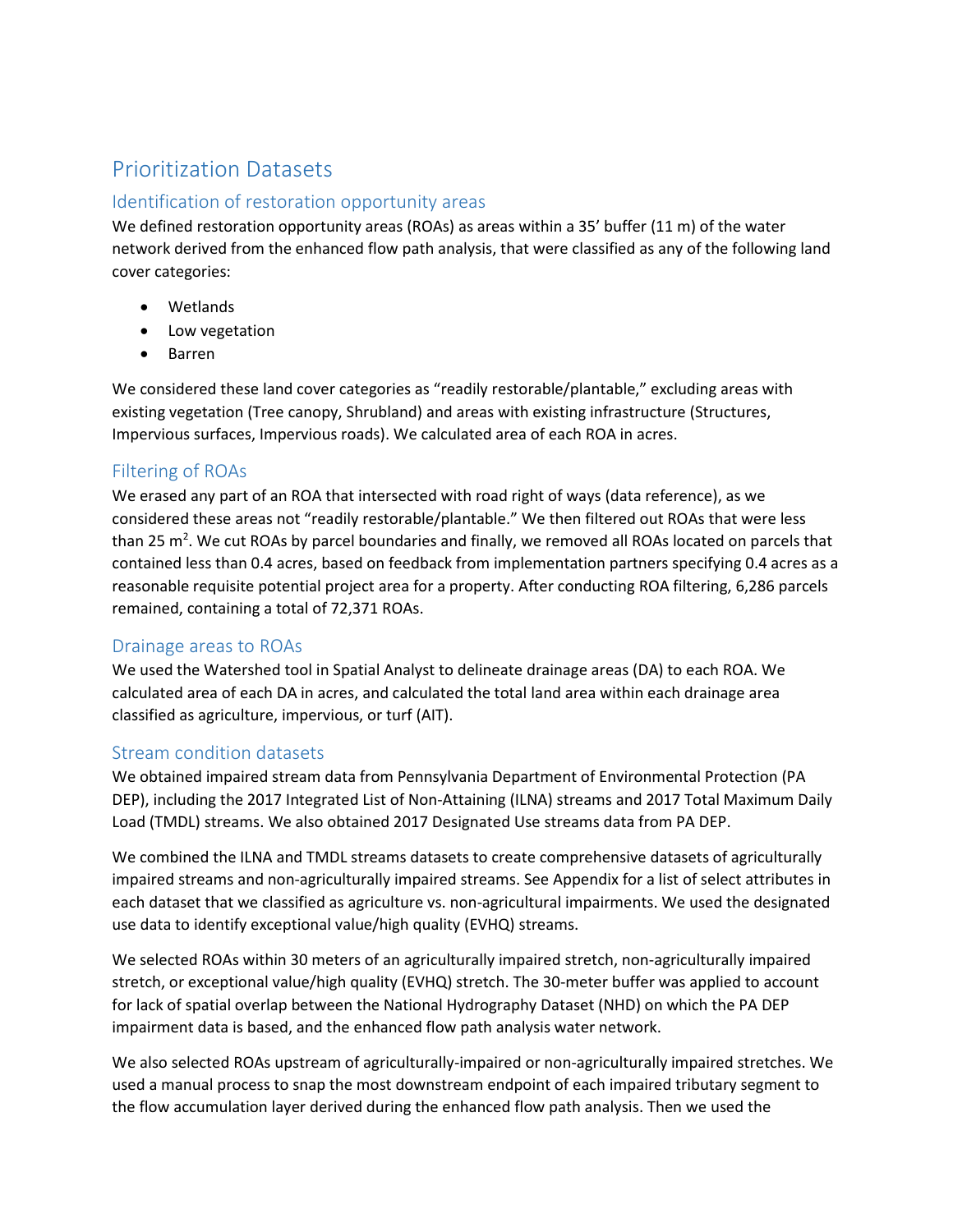Watershed tool to calculate drainage areas or catchments to those downstream points. Any gaps intersecting those catchments were selected and characterized as upstream of either agriculturally impaired or non-agriculturally impaired stretches.

# <span id="page-3-0"></span>Scoring and Prioritization Methodology

### <span id="page-3-1"></span>Attributes

We aggregated all attributes calculated for ROAs and DAs as described above to the parcel-scale. Each parcel was scored on the following attributes:

| Abbreviation                                 | Attribute                                                                                                                                                                          | Rationale                                                                            |  |
|----------------------------------------------|------------------------------------------------------------------------------------------------------------------------------------------------------------------------------------|--------------------------------------------------------------------------------------|--|
| ROA_Area                                     | Total area of restoration opportunity areas on<br>parcel (acres)                                                                                                                   | Indicates potential project area                                                     |  |
| Drain_Area                                   | Total area of drainage areas to restoration<br>opportunity areas on parcel (acres)                                                                                                 | Land area draining to<br>unbuffered area                                             |  |
| AIT_DA                                       | Sum of land areas classified as agriculture,<br>impervious surfaces, or turf in drainage areas to<br>restoration opportunity areas on parcel (acres)                               | Unbuffered runoff (nitrogen,<br>phosphorus, sediment,<br>chemicals) to water network |  |
| AIT_DA_ROA                                   | Ratio of agriculture, impervious, and turf in<br>drainage areas to restoration opportunities on<br>parcel to the restoration opportunity areas on<br>parcel (AIT_DA) / (ROA_Area)  | Indication of cost effectiveness                                                     |  |
| Impaired<br>Stretch                          | Parcel contains ROAs that are located:<br>0-not on an impaired stretch (ag or non-ag)<br>1- on a non-agriculturally impaired stretch<br>2-on an agriculturally impaired stretch    | Need for water quality<br>improvement                                                |  |
| Exceptional<br>value/high<br>quality Stretch | Parcel contains ROAs that are located:<br>0-not on an EVHQ stretch<br>1-on an EVHQ stretch                                                                                         | Need for preservation of high<br>quality streams                                     |  |
| Impaired<br>Proximity                        | Parcel contains ROAs that are located:<br>0-not upstream of ag or non-ag impaired stretches<br>1-upstream of only non-ag impaired stretches<br>2-upstream of ag-impaired stretches | Potential upstream impact on<br>downstream impairments                               |  |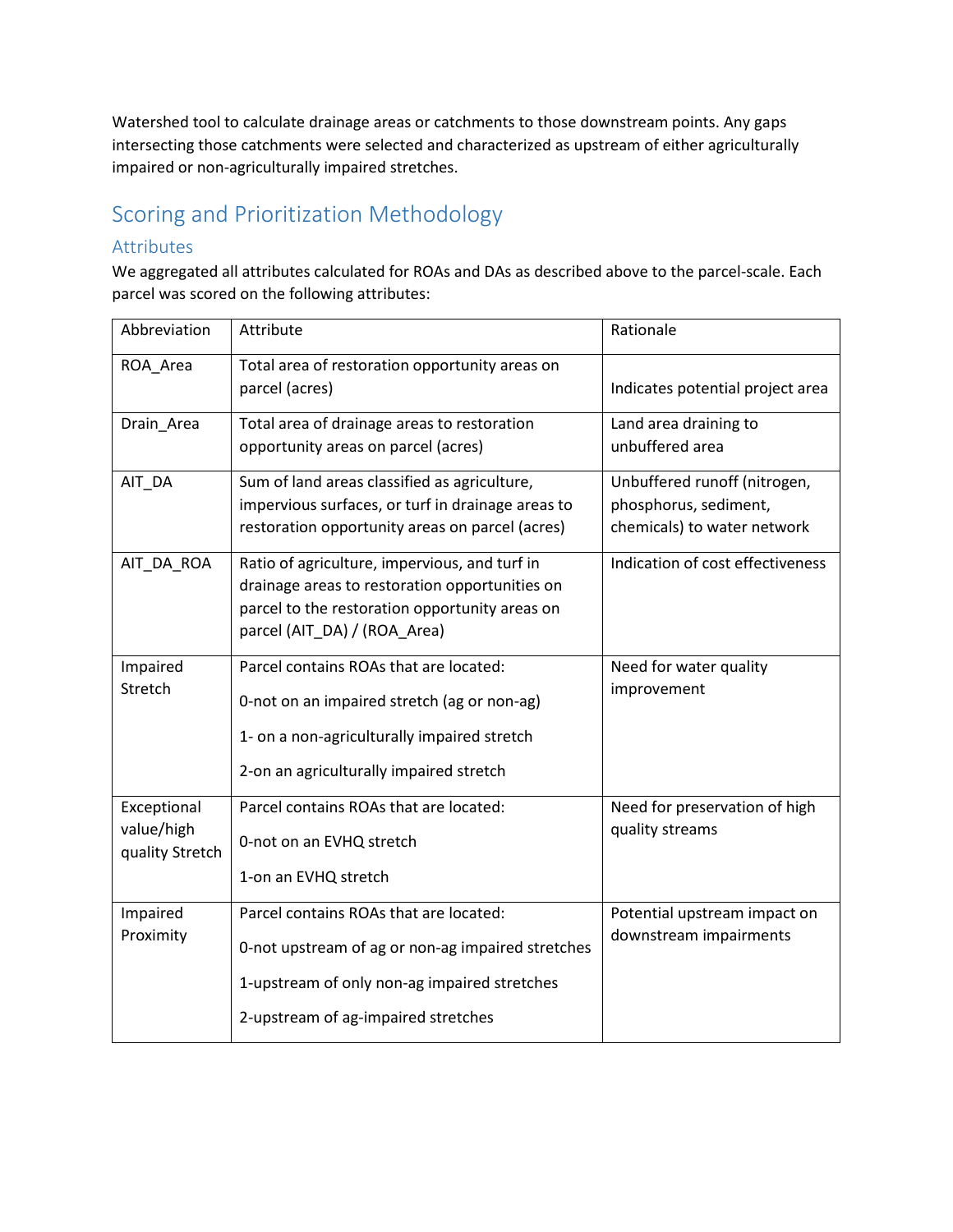### <span id="page-4-0"></span>Scoring

#### <span id="page-4-1"></span>Gap Score

Each parcel's gap score was calculated by applying Equation 1, using values of three attribute values:

- Drainage Areas to ROAs on parcel [Drain\_Area]
- Area of agriculture, impervious, and turf in drainage areas [AIT\_DA]
- Ratio of (AIT in drainage areas) : (area of ROAs) [AIT\_DA\_ROA]

Equation 1.

(1.0 \* AIT\_DA) + (0.09 \* Drain\_Area) + (1.1 \* AIT\_DA\_ROA)

Range of gap scores across the four county region:  $[0 - 1359]$ 

#### <span id="page-4-2"></span>Designation Score

Each parcels' designation score was assigned based on values of three attribute values:

- Impaired Stretch
- EVHQ Stretch
- Impaired Proximity

|                                       | <b>Impaired</b> | <b>EVHQ</b>    | <b>Impaired</b>          | <b>Designation</b> |
|---------------------------------------|-----------------|----------------|--------------------------|--------------------|
| <b>Parcel Description</b>             | <b>Stretch</b>  | <b>Stretch</b> | Proximity                | <b>Score</b>       |
| No designations                       | 0               | 0              | 0                        | 0                  |
| Non-ag impaired proximity only        | 0               | 0              | 1                        | 30                 |
| Non-ag impaired stretch and proximity | 1               | 0              | 1                        | 40                 |
| Ag-impaired proximity only            | 0               | 0              | $\overline{\phantom{a}}$ | 180                |
| Non-ag impaired stretch, ag-impaired  |                 |                |                          |                    |
| proximity                             | $\mathbf{1}$    | 0              | 2                        | 180                |
| Ag-impaired stretch and proximity     | $\overline{2}$  | 0              | $\overline{\mathcal{L}}$ | 240                |
|                                       |                 |                |                          |                    |
| EVHQ only                             | 0               | 1              | 0                        | 60                 |
| Non-ag impaired proximity + EVHQ      | 0               | 1              | 1                        | 90                 |
| Non-ag impaired stretch, non-ag       |                 |                |                          |                    |
| impaired proximity + EVHQ             | 1               | 1              | 1                        | 100                |
| Ag impaired proximity + EVHQ          | 0               | 1              | $\overline{\phantom{a}}$ | 280                |
| Non-ag impaired stretch, ag-impaired  |                 |                |                          |                    |
| proximity + EVHQ                      | $\mathbf{1}$    | 1              | 2                        | 280                |
| Ag-impaired stretch, Ag-impaired      |                 |                |                          |                    |
| proximity, + EVHQ                     | $\overline{2}$  | 1              | $\overline{\phantom{a}}$ | 540                |

Range of designation scores across the four county region:  $[0 - 540]$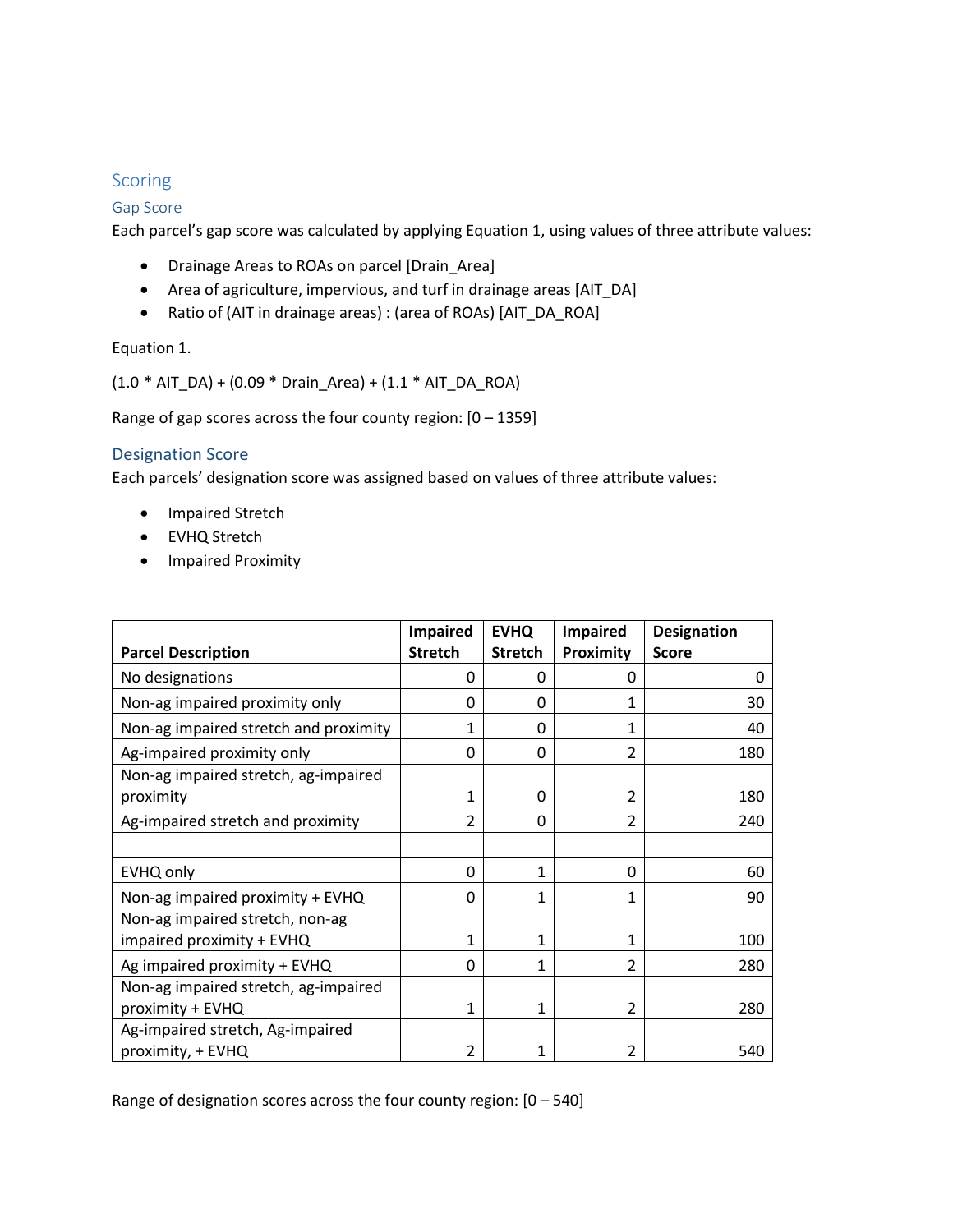#### <span id="page-5-0"></span>Total Score

Each parcel's total score was calculated by adding the gap score and designation score.

### <span id="page-5-1"></span>Ranking and Tiers for Prioritization

Based on each parcel's total score, each was assigned a rank and tier (1-5) for the four county region (parcel ranked against all other parcels in the four counties) and a rank and tier (1-5) for the individual county (parcel ranked against only other parcels in the same county).

Table x. possible ranges of ranks by the four county region and by county.

| County                    | <b>Rank Range</b> |  |
|---------------------------|-------------------|--|
| <b>Four County Region</b> | $[1 - 6, 286]$    |  |
| Centre                    | $[1 - 2, 024]$    |  |
| Clinton                   | $[1 - 772]$       |  |
| Huntingdon                | $[1 - 1, 573]$    |  |
| Lycoming                  | $[1 - 1, 917]$    |  |

We generated tiers in R statistical software using natural breaks (Jenks method) based on the distribution of final scores for both the four county region and for each county. See appendix for specific breaks and graphs of data distributions.

| <b>Tier</b>  | <b>All 4 Counties</b> | Lycoming | Huntingdon | Clinton | <b>Centre</b> |
|--------------|-----------------------|----------|------------|---------|---------------|
| 1            | 278                   | 36       | 71         | 28      | 169           |
| 2            | 534                   | 161      | 142        | 72      | 253           |
| 3            | 1044                  | 346      | 262        | 142     | 419           |
| 4            | 1904                  | 676      | 559        | 238     | 532           |
| 5            | 2526                  | 698      | 539        | 292     | 651           |
| <b>Sum</b>   | 6286                  | 1917     | 1573       | 772     | 2024          |
|              |                       |          |            |         |               |
| Tier 1 and 2 | 812                   | 197      | 213        | 100     | 422           |

Table x. Summary of parcel tier distributions by the four county region and by county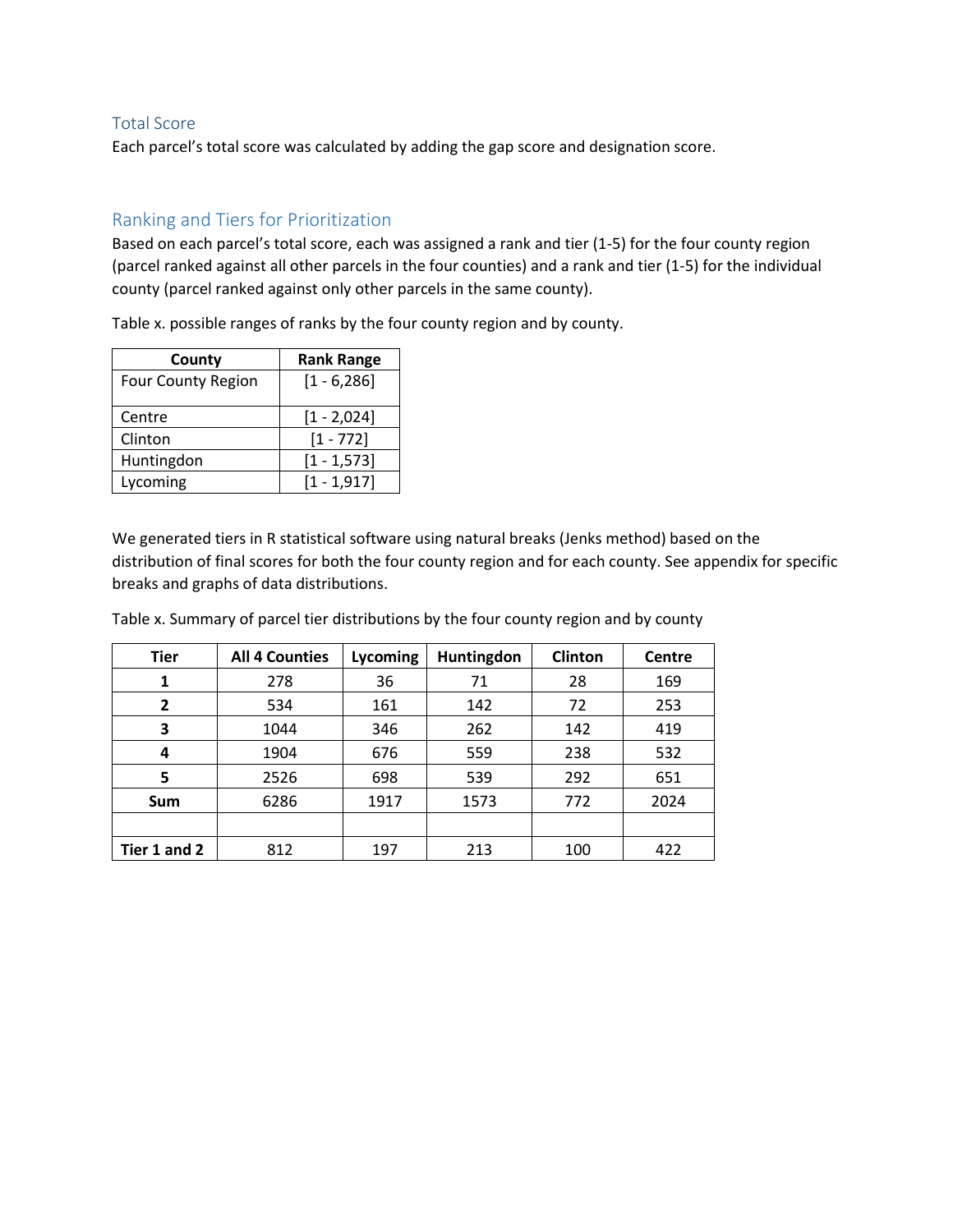## <span id="page-6-0"></span>Appendices

Insert GIS model images.

Table x. ILNA streams data, attributes considered to be agricultural impairments highlighted in orange.

Primary Cause of Impairment Abandoned Mine Drainage - Cause Unknown Abandoned Mine Drainage - Flow Alterations Abandoned Mine Drainage - Metals Abandoned Mine Drainage - Other Habitat Alterations Abandoned Mine Drainage - Other Inorganics (Sulfates, etc.) Abandoned Mine Drainage - pH Abandoned Mine Drainage - Siltation Abandoned Mine Drainage - Suspended Solids Abandoned Mine Drainage - TDS Abandoned Mine Drainage - Unknown Toxicity Abandoned Mine Drainage - Water/Flow Variability Agriculture - Cause Unknown Agriculture - DO/BOD Agriculture - Excessive Algal Growth Agriculture - Filling and Draining Agriculture - Flow Alterations Agriculture - Nutrients Agriculture - Organic Enrichment/Low D.O. Agriculture - Other Habitat Alterations Agriculture - Pathogens Agriculture - pH Agriculture - Priority Organics Agriculture - Siltation Agriculture - Suspended Solids Agriculture - TDS Agriculture - Turbidity Agriculture - Unknown Toxicity Agriculture - Water/Flow Variability Animal Feeding Agric - Nutrients Animal Feeding Agric - Organic Enrichment/Low D.O. Atmospheric Deposition - Mercury Atmospheric Deposition - Metals Atmospheric Deposition - pH Bank Modifications - Other Habitat Alterations Bank Modifications - Siltation Bank Modifications - Thermal Modifications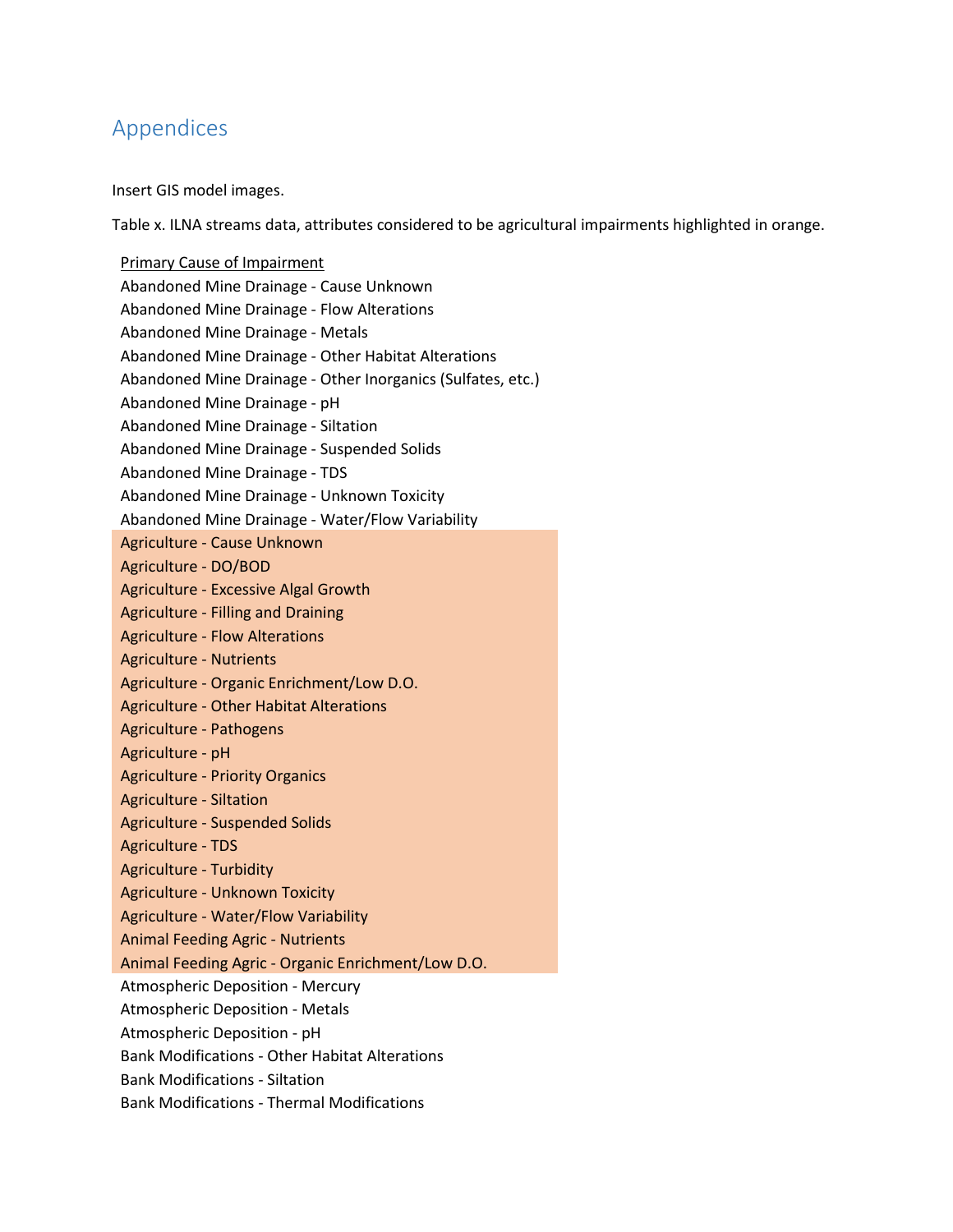Channelization - Flow Alterations Channelization - Other Habitat Alterations Channelization - Siltation Channelization - Thermal Modifications Channelization - Water/Flow Variability Combined Sewer Overflow - DO/BOD Combined Sewer Overflow - Metals Combined Sewer Overflow - Nonpriority Organics Combined Sewer Overflow - Nutrients Combined Sewer Overflow - Organic Enrichment/Low D.O. Combined Sewer Overflow - Suspended Solids Combined Sewer Overflow - Water/Flow Variability Construction - Other Habitat Alterations Construction - Siltation Crop Related Agric - Excessive Algal Growth Crop Related Agric - Flow Alterations Crop Related Agric - Nutrients Crop Related Agric - Organic Enrichment/Low D.O. Crop Related Agric - Siltation Crop Related Agric - Turbidity Crop Related Agric - Unknown Toxicity Draining or Filling - Filling and Draining Draining or Filling - Siltation Erosion from Derelict Land - Siltation Flow Regulation/Modification - Flow Alterations Flow Regulation/Modification - Siltation Flow Regulation/Modification - Thermal Modifications Flow Regulation/Modification - Water/Flow Variability Golf Courses - Nutrients Golf Courses - Other Habitat Alterations Golf Courses - Pesticides Golf Courses - Siltation Golf Courses - Water/Flow Variability Grazing Related Agric - Nutrients Grazing Related Agric - Organic Enrichment/Low D.O. Grazing Related Agric - Siltation Habitat Modification - Flow Alterations Habitat Modification - Nutrients Habitat Modification - Organic Enrichment/Low D.O. Habitat Modification - Other Habitat Alterations Habitat Modification - Siltation Habitat Modification - Turbidity Highway, Road, Bridge Const. - Metals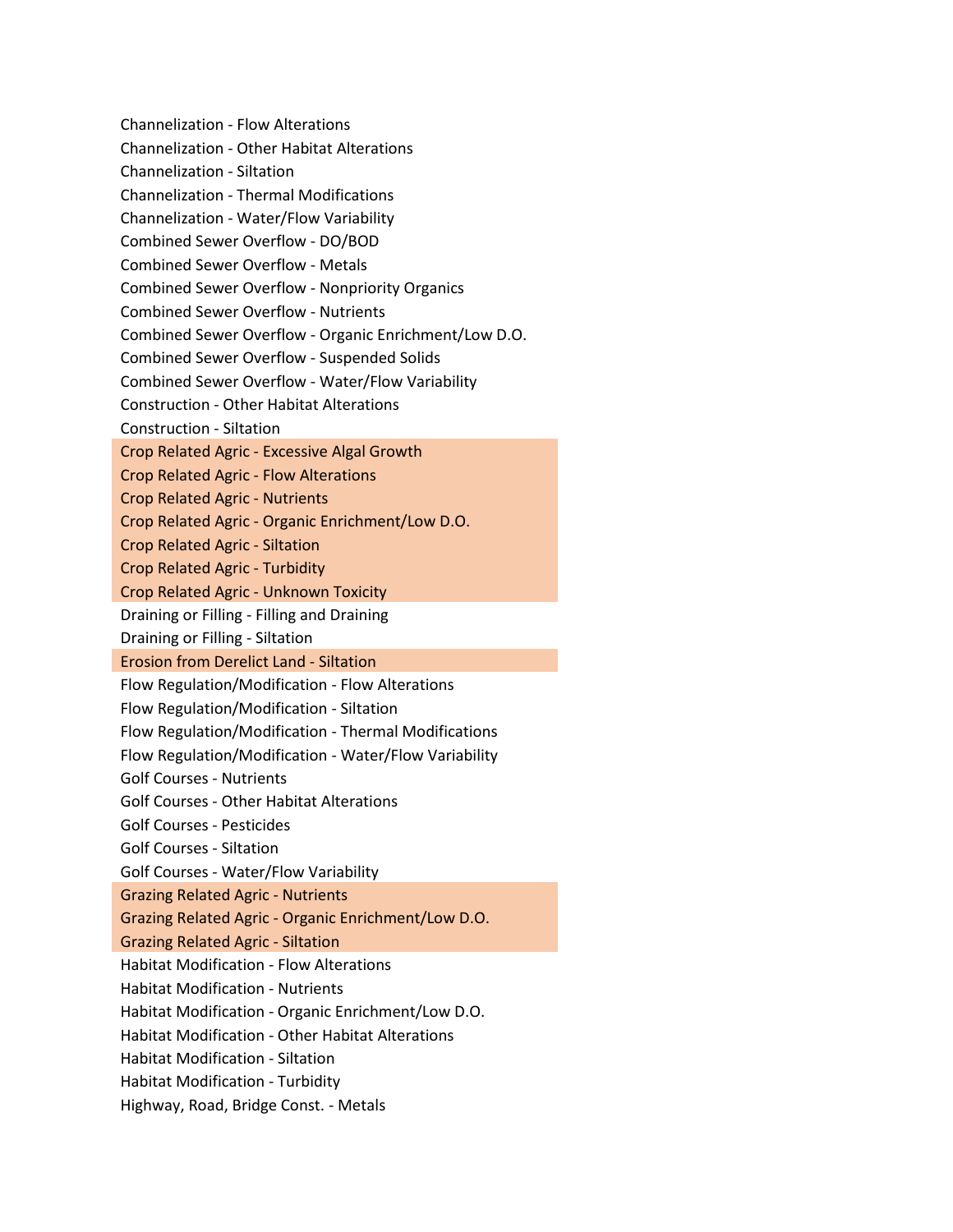Highway, Road, Bridge Const. - Siltation Hydromodification - Filling and Draining Hydromodification - Flow Alterations Hydromodification - Nutrients Hydromodification - Other Habitat Alterations Hydromodification - Siltation Hydromodification - Water/Flow Variability Industrial Point Source - Cause Unknown Industrial Point Source - Chlorides Industrial Point Source - Metals Industrial Point Source - Nutrients Industrial Point Source - Organic Enrichment/Low D.O. Industrial Point Source - Other Habitat Alterations Industrial Point Source - PCB Industrial Point Source - Priority Organics Industrial Point Source - Siltation Industrial Point Source - Suspended Solids Industrial Point Source - TDS Industrial Point Source - Thermal Modifications Industrial Point Source - Unknown Toxicity Land Development - Cause Unknown Land Development - Flow Alterations Land Development - Nutrients Land Development - Other Habitat Alterations Land Development - Siltation Land Development - Water/Flow Variability Land Disposal - Cause Unknown Land Disposal - Priority Organics Land Disposal - Siltation Municipal Point Source - Cause Unknown Municipal Point Source - Chlorine Municipal Point Source - Nutrients Municipal Point Source - Organic Enrichment/Low D.O. Municipal Point Source - Pathogens Municipal Point Source - Siltation Municipal Point Source - Suspended Solids Municipal Point Source - TDS Municipal Point Source - Un-ionized Ammonia Municipal Point Source - Water/Flow Variability Natural Sources - Cause Unknown Natural Sources - Metals Natural Sources - Nutrients Natural Sources - Organic Enrichment/Low D.O.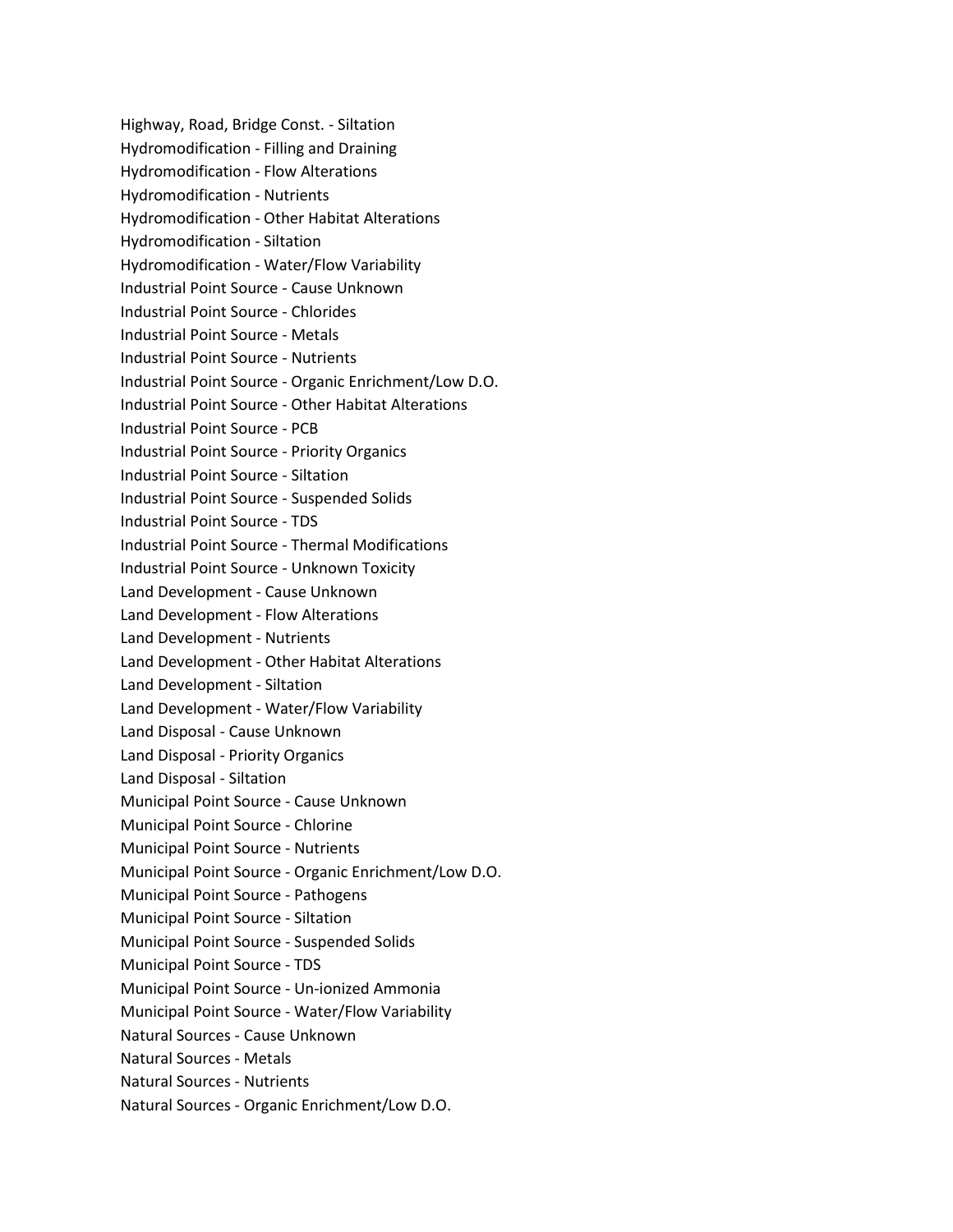Natural Sources - pH

- Natural Sources Siltation
- Natural Sources Water/Flow Variability
- On site Wastewater Excessive Algal Growth
- On site Wastewater Metals
- On site Wastewater Nutrients
- On site Wastewater Organic Enrichment/Low D.O.
- On site Wastewater Pathogens
- On site Wastewater Siltation
- On site Wastewater Unknown Toxicity
- Other Cause Unknown
- Other Metals
- Other Nutrients
- Other Organic Enrichment/Low D.O.
- Other Other Habitat Alterations
- Other Pathogens
- Other pH
- Other Siltation
- Other TDS
- Other Water/Flow Variability
- Package Plants Nutrients
- Package Plants Organic Enrichment/Low D.O.
- Package Plants Suspended Solids
- Package Plants Un-ionized Ammonia
- Petroleum Activities Metals
- Petroleum Activities Nonpriority Organics
- Petroleum Activities Oil and Grease
- Petroleum Activities pH
- Petroleum Activities Siltation
- Recreation and Tourism Cause Unknown
- Recreation and Tourism Siltation
- Removal of Vegetation Cause Unknown
- Removal of Vegetation Nutrients
- Removal of Vegetation Other Habitat Alterations
- Removal of Vegetation Siltation
- Removal of Vegetation Water/Flow Variability
- Road Runoff Cause Unknown
- Road Runoff Flow Alterations
- Road Runoff Nutrients
- Road Runoff Oil and Grease
- Road Runoff Other Habitat Alterations
- Road Runoff Siltation
- Road Runoff Water/Flow Variability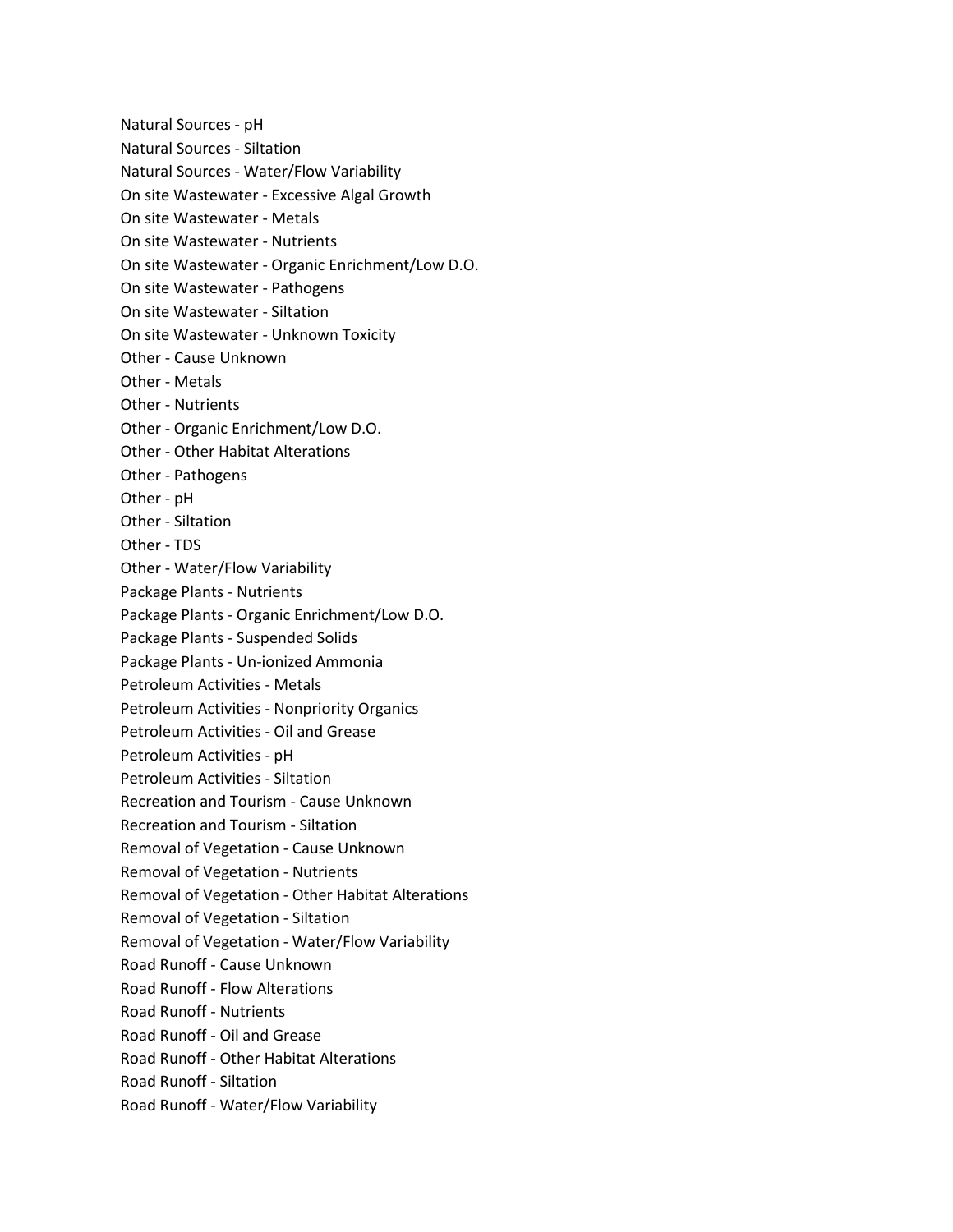Silvaculture - Metals

Silvaculture - Siltation Small Residential Runoff - Cause Unknown Small Residential Runoff - Flow Alterations Small Residential Runoff - Nutrients Small Residential Runoff - Organic Enrichment/Low D.O. Small Residential Runoff - Other Habitat Alterations Small Residential Runoff - Siltation Small Residential Runoff - Water/Flow Variability Source Unknown - Cause Unknown Source Unknown - Exotic Species Source Unknown - Mercury Source Unknown - Metals Source Unknown - Nutrients Source Unknown - Organic Enrichment/Low D.O. Source Unknown - Osmotic Pressure Source Unknown - Other Inorganics (Sulfates, etc.) Source Unknown - Pathogens Source Unknown - PCB Source Unknown - Siltation Source Unknown - TDS Source Unknown - Unknown Toxicity Subsurface Mining - Exotic Species Subsurface Mining - Metals Subsurface Mining - Osmotic Pressure Subsurface Mining - pH Subsurface Mining - Siltation Subsurface Mining - TDS Surface Mining - Flow Alterations Surface Mining - Metals Surface Mining - Other Habitat Alterations Surface Mining - Siltation Surface Mining - TDS Surface Mining - Water/Flow Variability Upstream Impoundment - Cause Unknown Upstream Impoundment - Excessive Algal Growth Upstream Impoundment - Flow Alterations Upstream Impoundment - Metals Upstream Impoundment - Nutrients Upstream Impoundment - Organic Enrichment/Low D.O. Upstream Impoundment - Other Habitat Alterations Upstream Impoundment - Siltation

Upstream Impoundment - Water/Flow Variability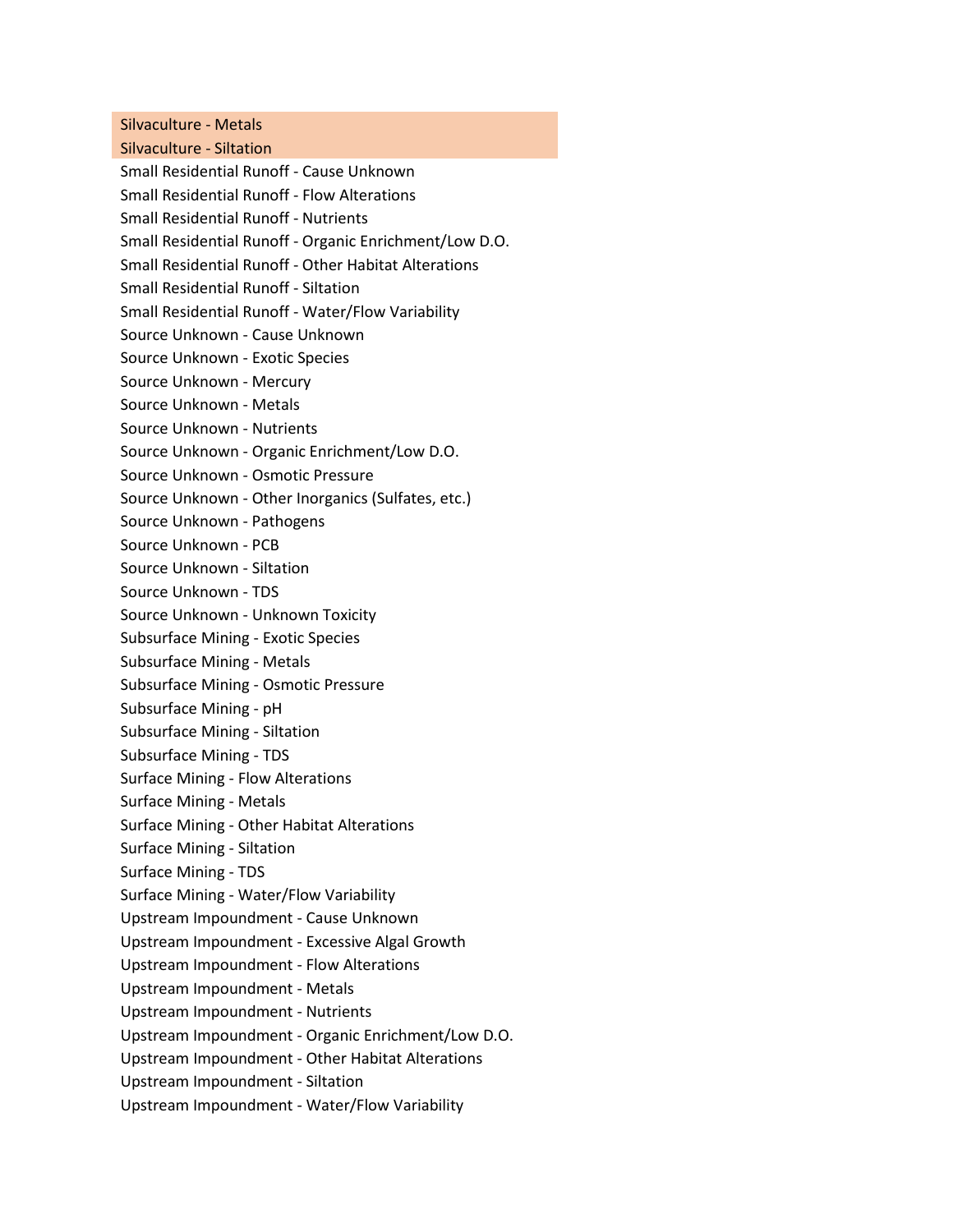Urban Runoff/Storm Sewers - Cause Unknown Urban Runoff/Storm Sewers - Flow Alterations Urban Runoff/Storm Sewers - Metals Urban Runoff/Storm Sewers - Nutrients Urban Runoff/Storm Sewers - Oil and Grease Urban Runoff/Storm Sewers - Organic Enrichment/Low D.O. Urban Runoff/Storm Sewers - Other Habitat Alterations Urban Runoff/Storm Sewers - Other Inorganics (Sulfates, etc.) Urban Runoff/Storm Sewers - Pathogens Urban Runoff/Storm Sewers - Siltation Urban Runoff/Storm Sewers - Suspended Solids Urban Runoff/Storm Sewers - Thermal Modifications Urban Runoff/Storm Sewers - Unknown Toxicity Urban Runoff/Storm Sewers - Water/Flow Variability

Table x. TMDL streams data, attributes considered to be agricultural impairments highlighted in blue.

Cause of Impairment Cause Unknown Cause Unknown ; Metals Cause Unknown ; Metals ; pH ; Organic Enrichment/Low D.O. Cause Unknown ; Metals ; Siltation Cause Unknown ; Nutrients ; Siltation Cause Unknown ; Nutrients ; Siltation ; DO/BOD ; Suspended Solids Cause Unknown ; Nutrients ; Siltation ; Organic Enrichment/Low D.O. ; Suspended Solids ; Turbidity Cause Unknown ; Nutrients ; TDS Cause Unknown ; Pesticides ; Nutrients ; Siltation ; Organic Enrichment/Low D.O. ; Suspended Solids Cause Unknown ; Siltation Cause Unknown ; Siltation ; Organic Enrichment/Low D.O. Cause Unknown ; Siltation ; Suspended Solids Cause Unknown ; Siltation ; Turbidity Chlordane Metals Metals ; Other Inorganics (Sulfates, etc.) ; pH Metals ; Other Inorganics (Sulfates, etc.) ; pH ; Siltation ; Suspended Solids Metals ; pH Metals ; pH ; Siltation Metals ; pH ; Siltation ; Suspended Solids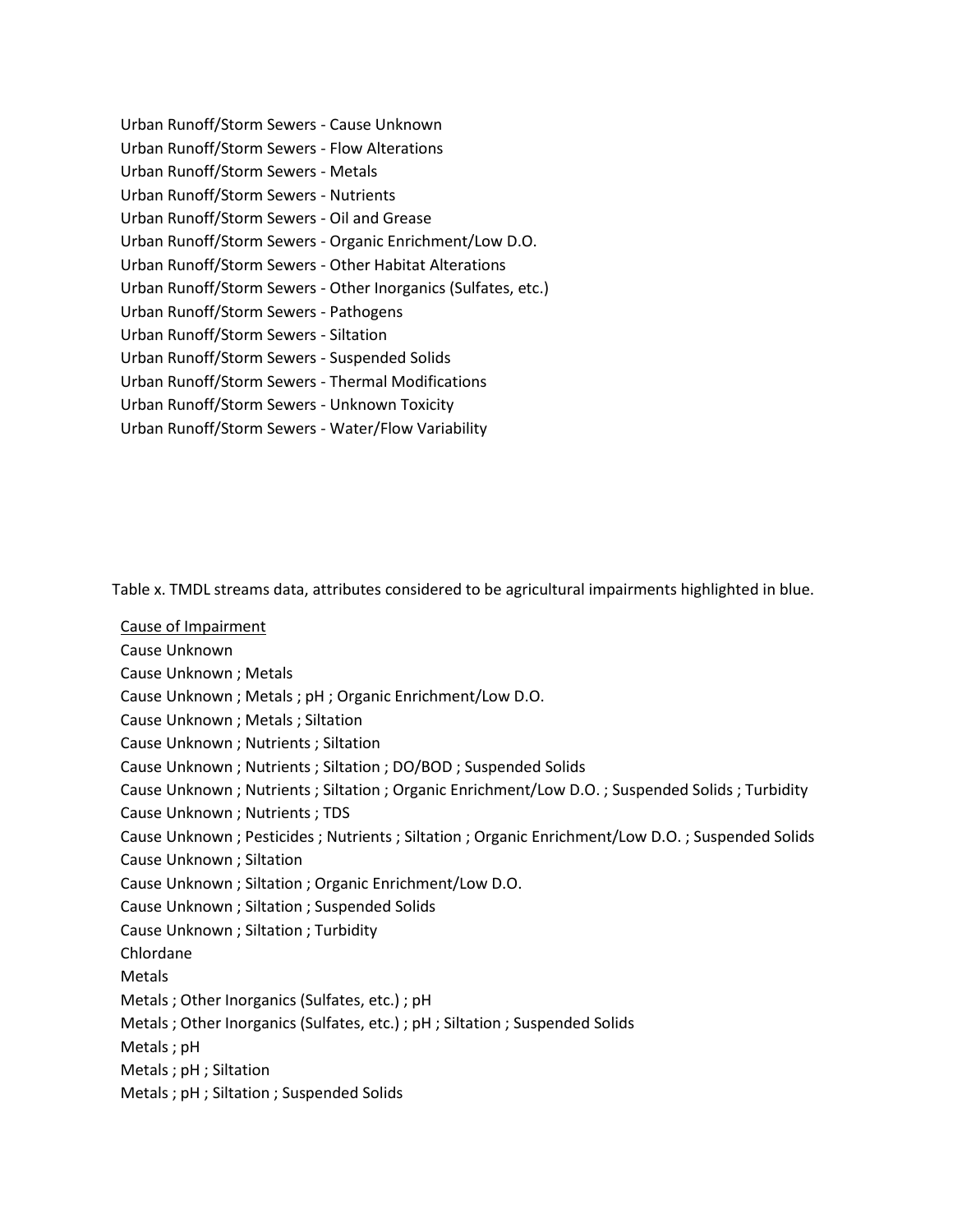Metals ; pH ; Suspended Solids Metals ; pH ; TDS Metals ; Siltation Metals ; Suspended Solids Metals ; TDS **Nutrients** Nutrients ; Organic Enrichment/Low D.O. Nutrients ; Siltation Nutrients ; Siltation ; DO/BOD ; Pathogens Nutrients ; Siltation ; Organic Enrichment/Low D.O. Nutrients ; Siltation ; Organic Enrichment/Low D.O. ; DO/BOD Nutrients ; Siltation ; Organic Enrichment/Low D.O. ; Pathogens Nutrients ; Siltation ; Organic Enrichment/Low D.O. ; Suspended Solids Nutrients ; Siltation ; Organic Enrichment/Low D.O. ; Suspended Solids ; Excessive Algal Growth Nutrients ; Siltation ; Organic Enrichment/Low D.O. ; Suspended Solids ; Turbidity Nutrients ; Siltation ; Other Habitat Alterations Nutrients ; Siltation ; Suspended Solids Nutrients ; Suspended Solids Organic Enrichment/Low D.O. ; DO/BOD Organic Enrichment/Low D.O. ; Pathogens ; Suspended Solids ; Turbidity Pathogens PCB PCB ; Chlordane Pesticides ; PCB ; Chlordane pH Priority Organics ; Organic Enrichment/Low D.O. ; Pathogens Priority Organics ; PCB **Siltation** Siltation ; Organic Enrichment/Low D.O. Siltation ; Organic Enrichment/Low D.O. ; Other Habitat Alterations Siltation ; Suspended Solids Siltation ; Suspended Solids ; Turbidity Siltation ; Thermal Modifications Siltation ; Thermal Modifications ; Suspended Solids Suspended Solids TDS ; Osmotic Pressure Thermal Modifications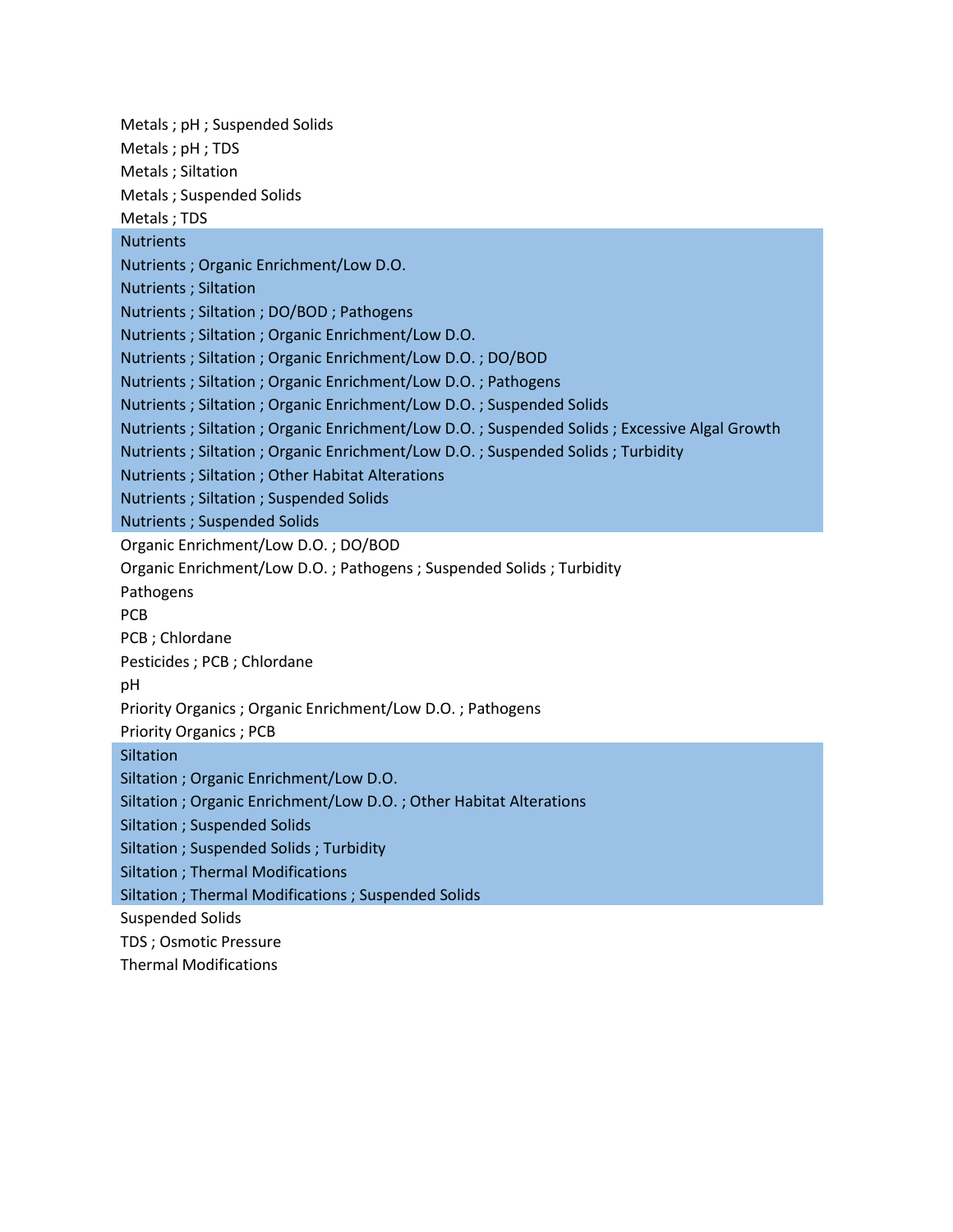#### **4 Counties**



Figure x. Distribution of parcel scores and tier breakdowns in the four county region.

All 4 Counties Tier 1: 486-1459 Tier 2: 282-486 Tier 3: 164-282 Tier 4: 75-164 Tier 5: 0-75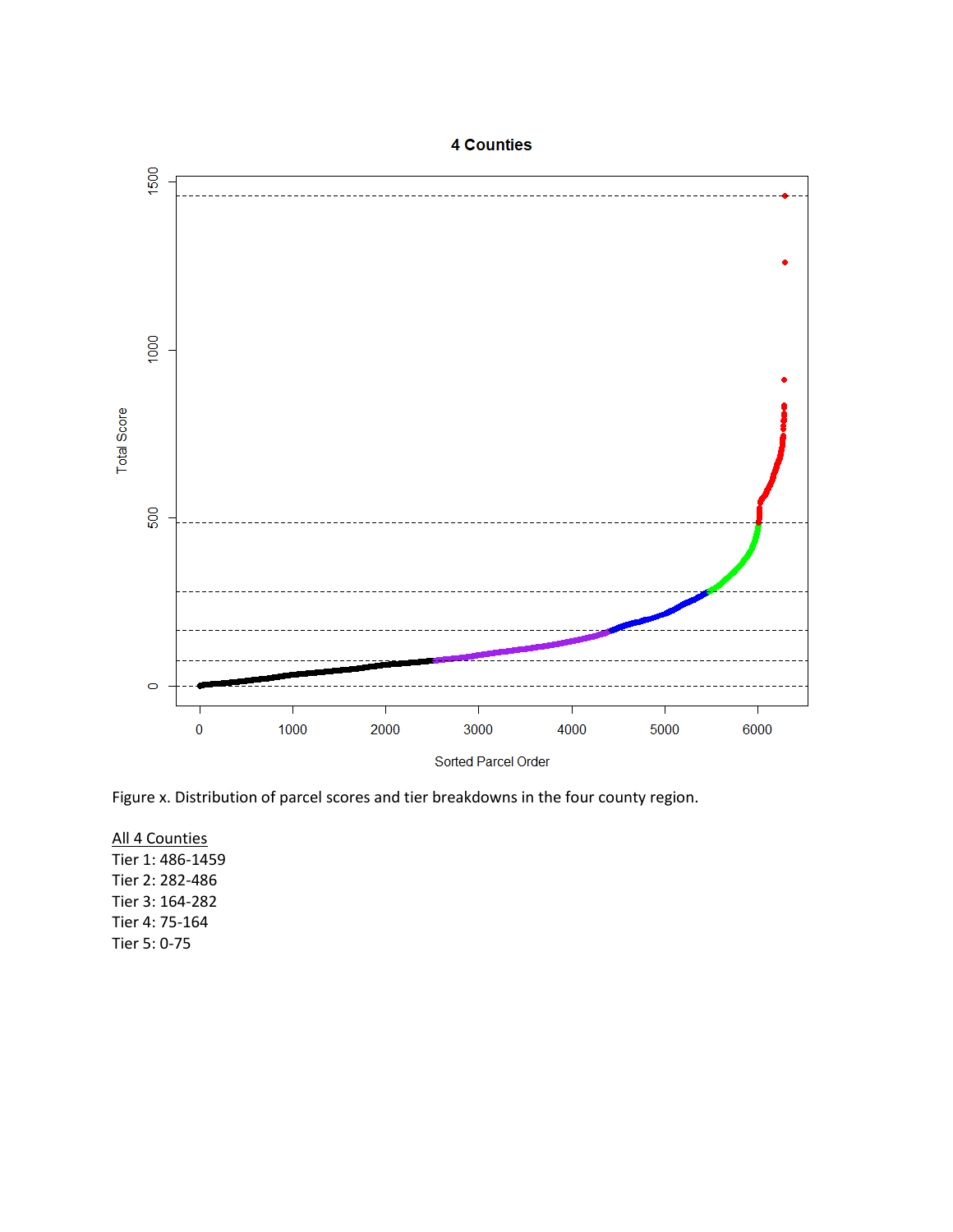

Figure x. Distribution of parcel scores and tier breakdowns in Centre county.

**Centre** Tier 1: 485-1459 Tier 2: 281-485 Tier 3: 169-281 Tier 4: 86-169 Tier 5: 0-86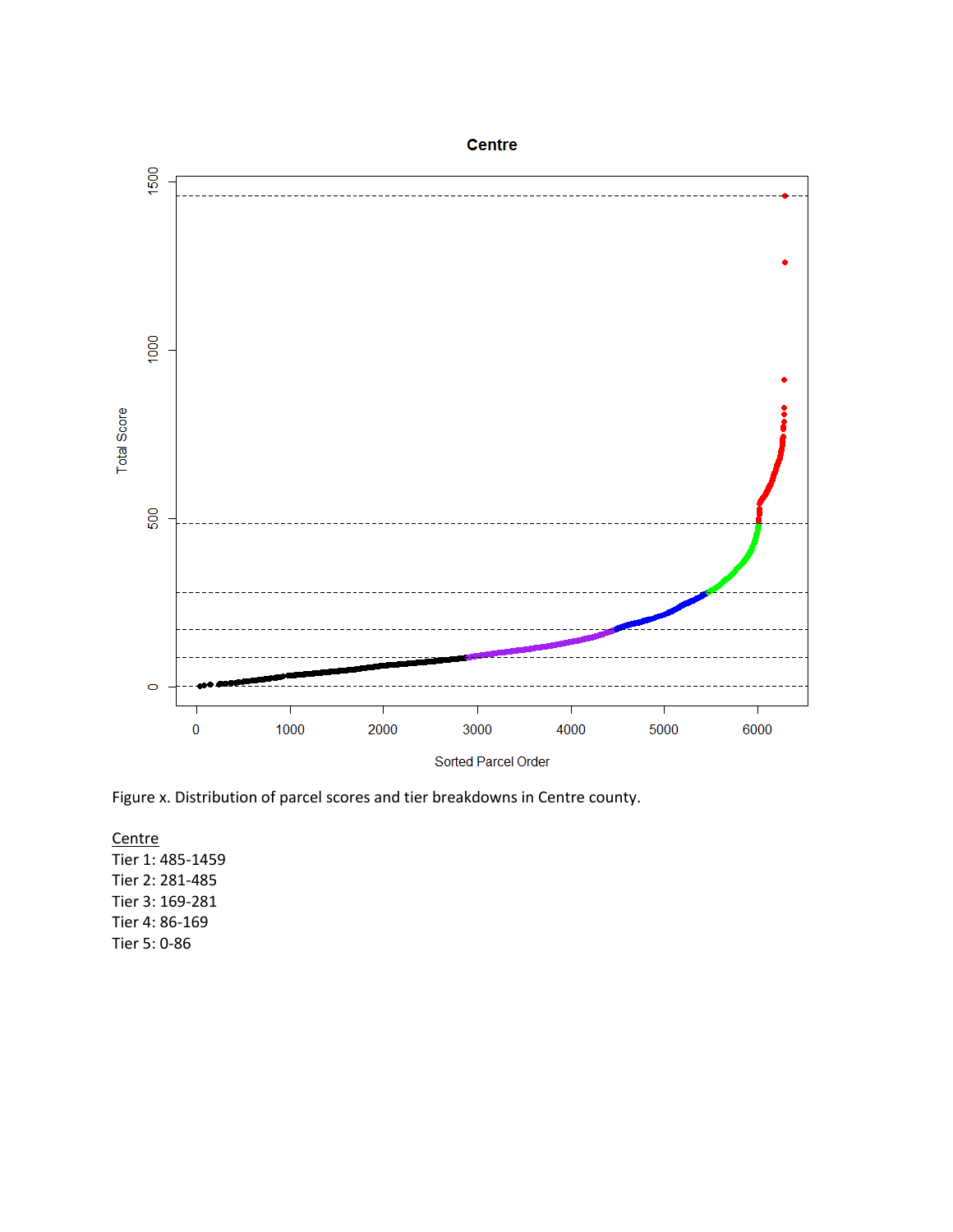

Figure x. Distribution of parcel scores and tier breakdowns in Clinton county.

**Clinton** Tier 1: 474-728 Tier 2: 293-474 Tier 3: 170-293 Tier 4: 80-170 Tier 5: 0-80

**Clinton**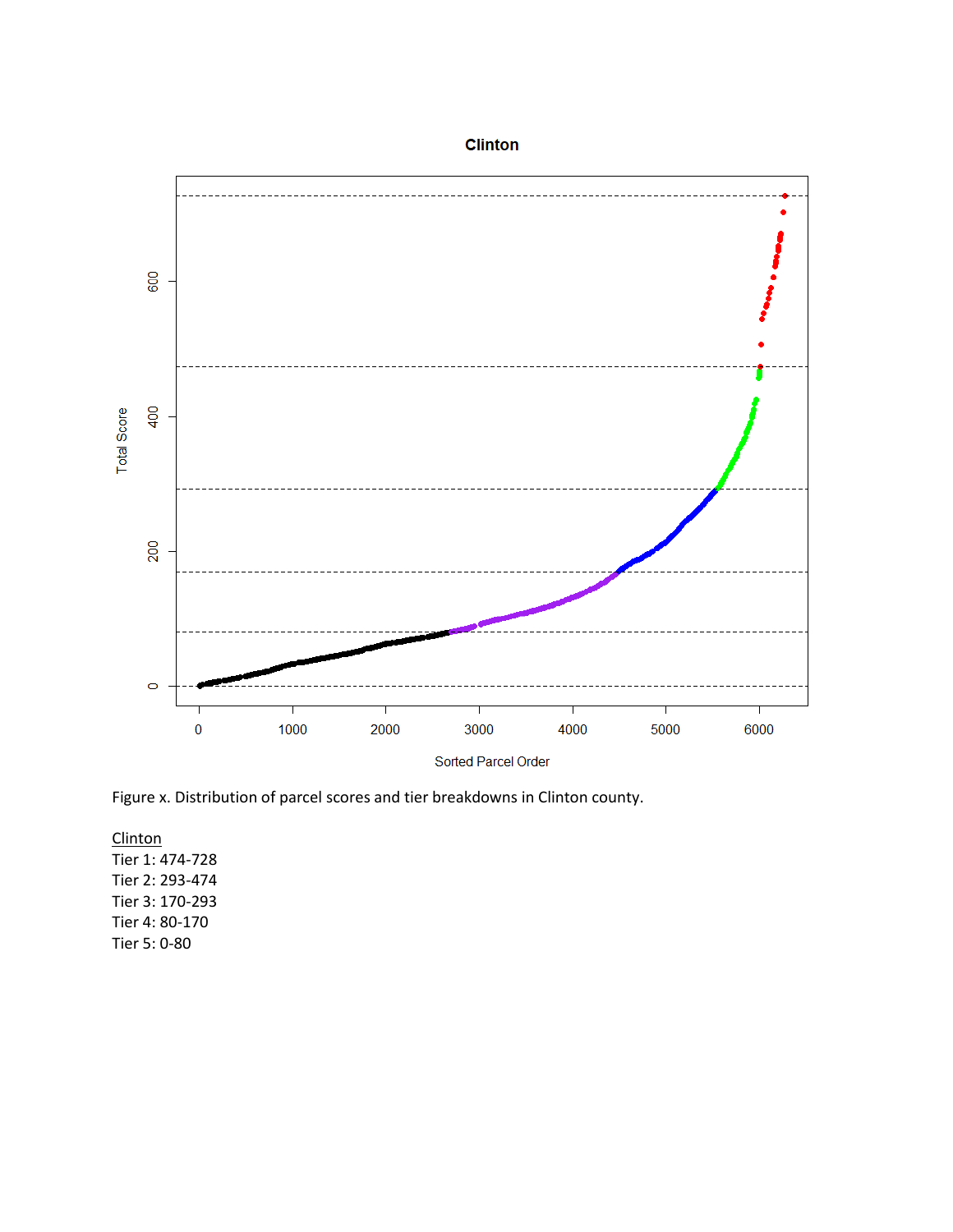### **Huntingdon**



Figure x. Distribution of parcel scores and tier breakdowns in Huntingdon county.

**Huntingdon** Tier 1: 486-835 Tier 2: 268-486 Tier 3: 146-268 Tier 4: 58-146 Tier 5: 0-58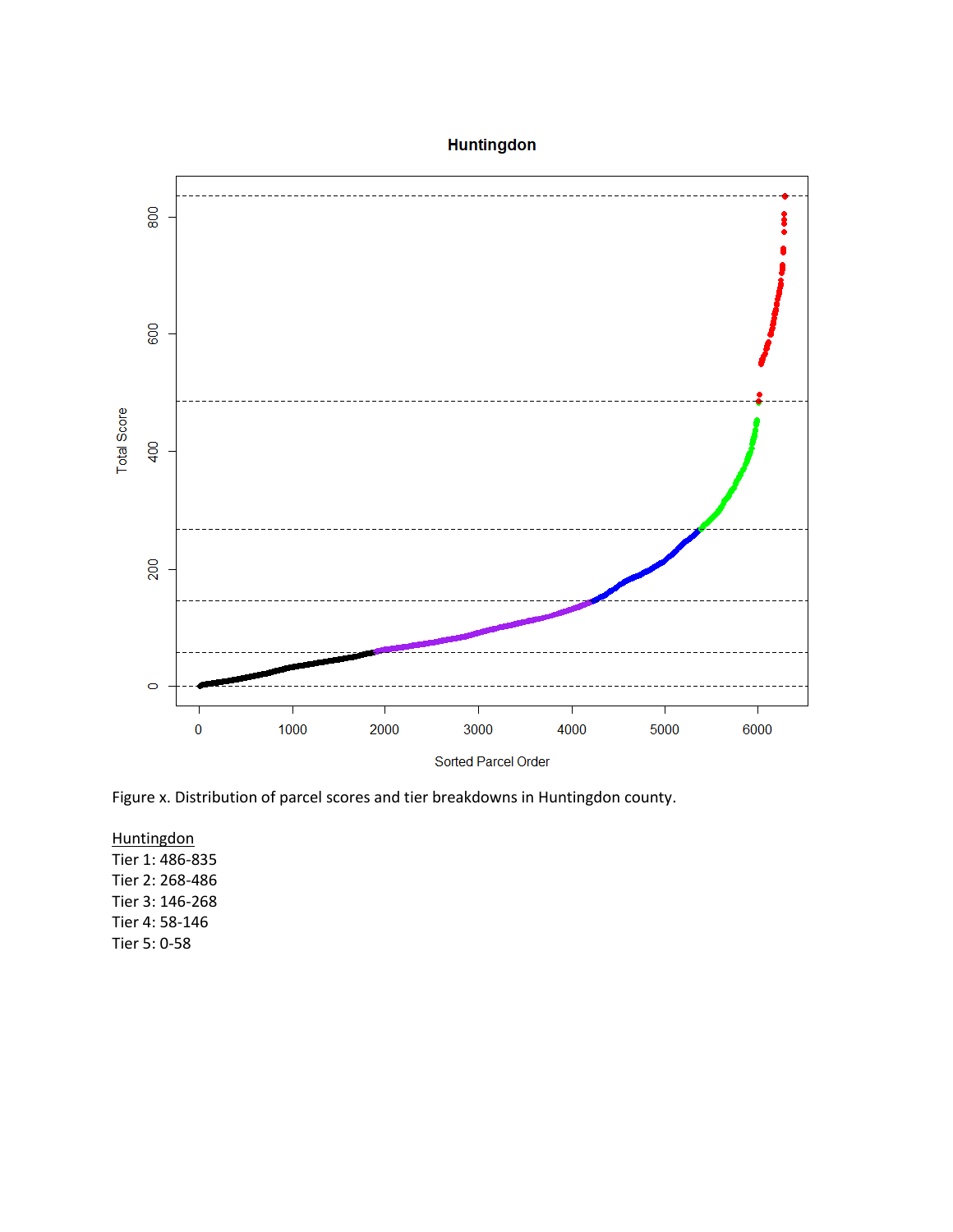

Figure x. Distribution of parcel scores and tier breakdowns in Lycoming county.

Lycoming Tier 1: 362-703 Tier 2: 214-362 Tier 3: 120-214 Tier 4: 54-120 Tier 5: 0-54

### Lycoming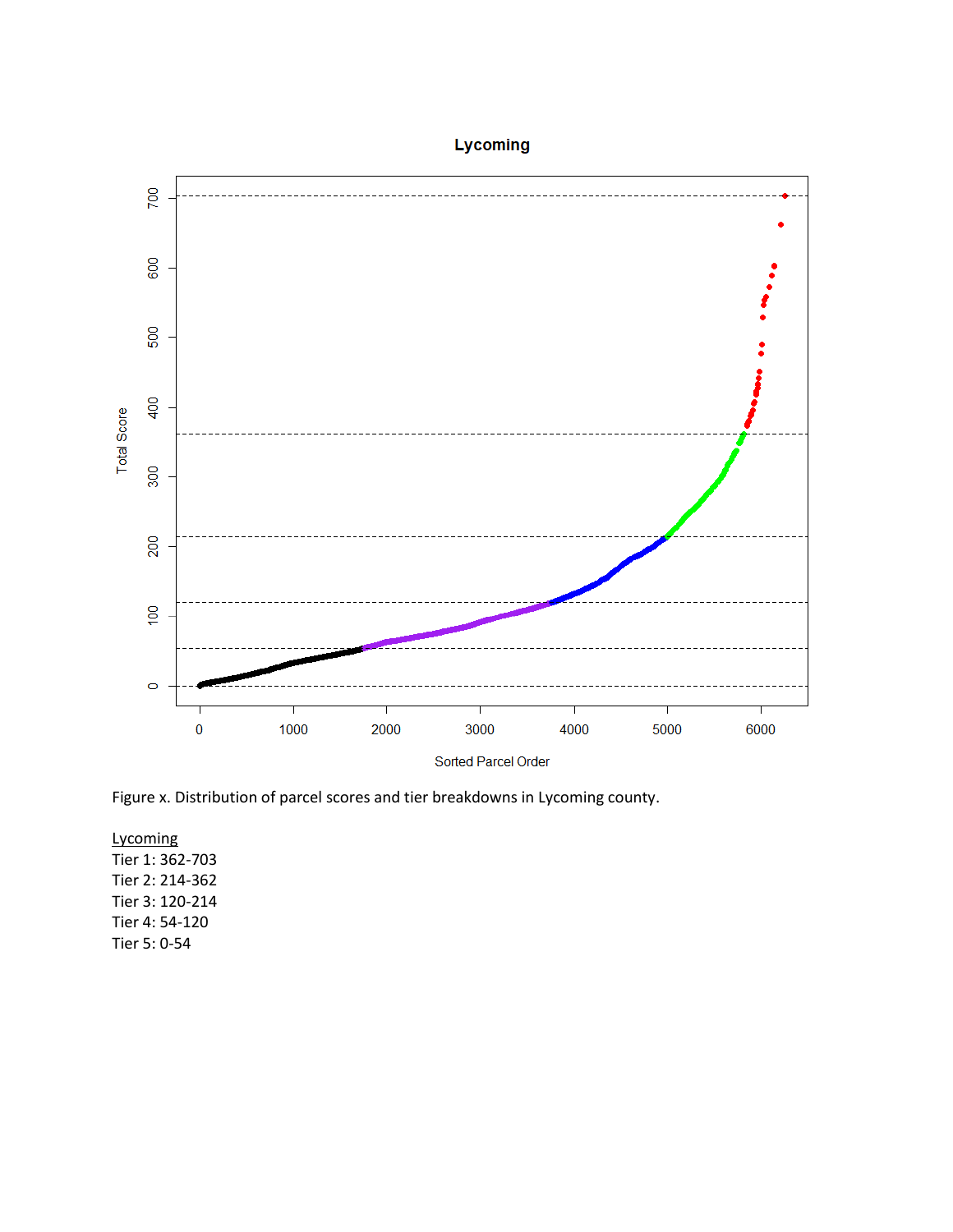R Script: Determining rank and tiers for parcels in the 4 county region and in each individual county using natural breaks (Jenks) method.

#ETS Prioritization #Final Score distribution library(dplyr) library(rgdal) library(sp) library(binr) library(BAMMtools)

par<- readOGR("Deliverables/Parcels.gdb", "FinalScores", verbose=FALSE)

names(par)

```
par2<- par[order(par$TotalScore), ]
par2$n <- seq(1:length(par2))
```
print(par2[1:10,])

hist(par2\$TotalScore)

```
lyc<- par2[par2$County == "Lycoming",]
hunt<- par2[par2$County == "Huntingdon",]
clin<- par2[par2$County == "Clinton",]
cent<- par2[par2$County == "Centre",]
```
hist(lyc\$TotalScore) hist(hunt\$TotalScore) hist(clin\$TotalScore) hist(cent\$TotalScore)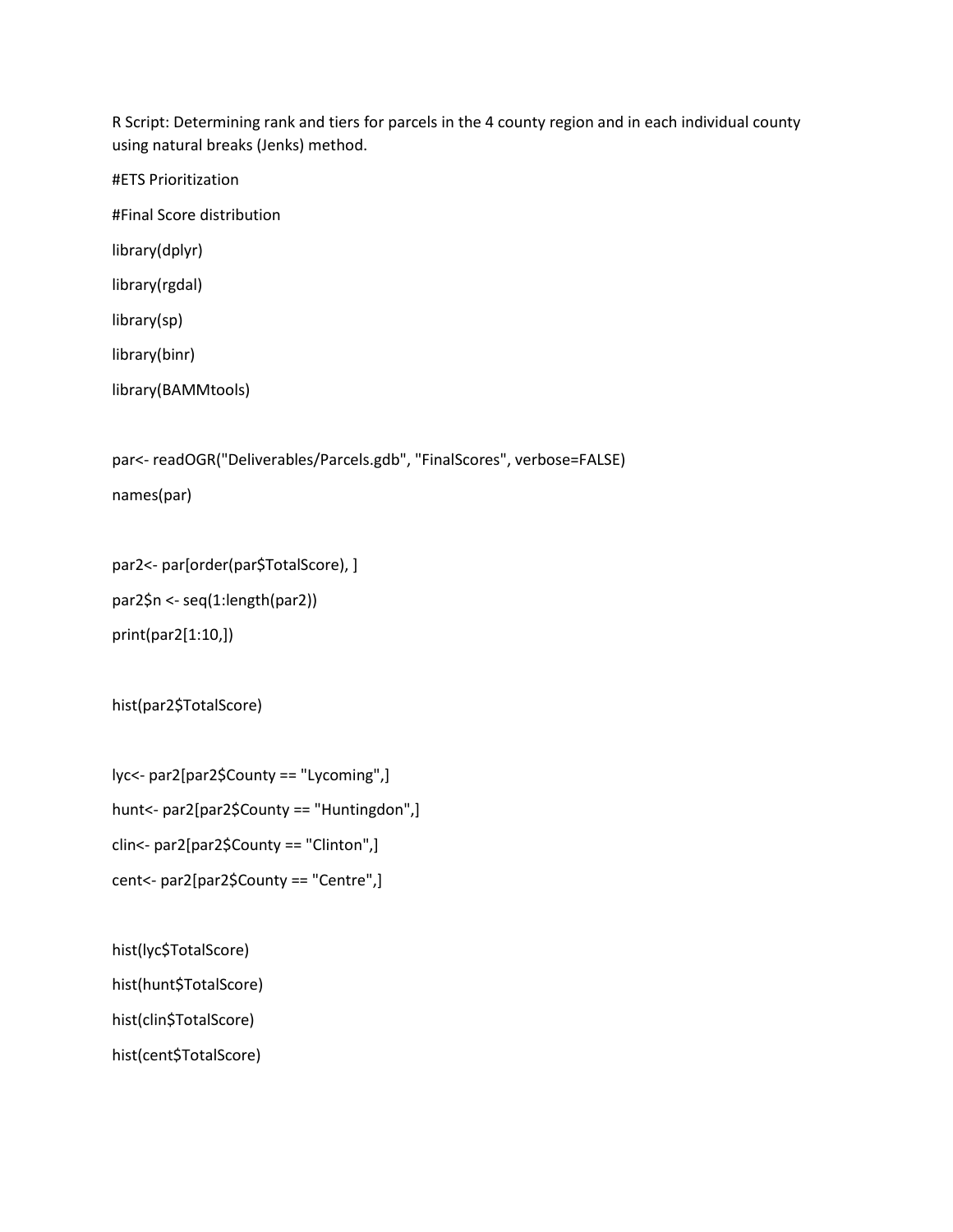print(max(par2\$TotalScore))

print(min(par2\$TotalScore))

plot(par2\$n, par2\$TotalScore, pch = 19, col = par2\$color, main = "4 Counties", xlab = "Sorted Parcel Order", ylab = "Total Score")

abline(h= $.08$ , lty = 2)

abline( $h=75$ ,  $lty = 2$ )

abline(h= $164$ , lty = $2$ )

abline( $h=282$ , lty =2)

abline(h=486,  $lty = 2$ )

abline(h=1459, lty =2)

#abline(v=1459)

par2\$tier<- ifelse(par2\$TotalScore <= 75, 5,

ifelse(par2\$TotalScore <= 164 & par2\$TotalScore >75, 4,

ifelse(par2\$TotalScore <= 282 & par2\$TotalScore >164, 3,

ifelse(par2\$TotalScore <= 486 & par2\$TotalScore >282, 2, 1))))

par2\$color<- ifelse(par2\$tier ==1, "red",

ifelse(par2\$tier == 2, "green",

ifelse(par2\$tier == 3, "blue",

ifelse(par2\$tier == 4, "purple", "black"))))

par2\$rank<- rev(seq(1:length(par2)))

```
scores<- as.vector(par2$TotalScore)
```
getJenksBreaks(scores, 6)

#[1] 8.804604e-02 7.568803e+01 1.641677e+02 2.821500e+02 4.862200e+02 1.458508e+03

write.csv(par2, "Deliverables/4cos\_tiers.csv")

writeOGR(par2, "Deliverables/RankTierData", "4Cowranks", driver = "ESRI Shapefile")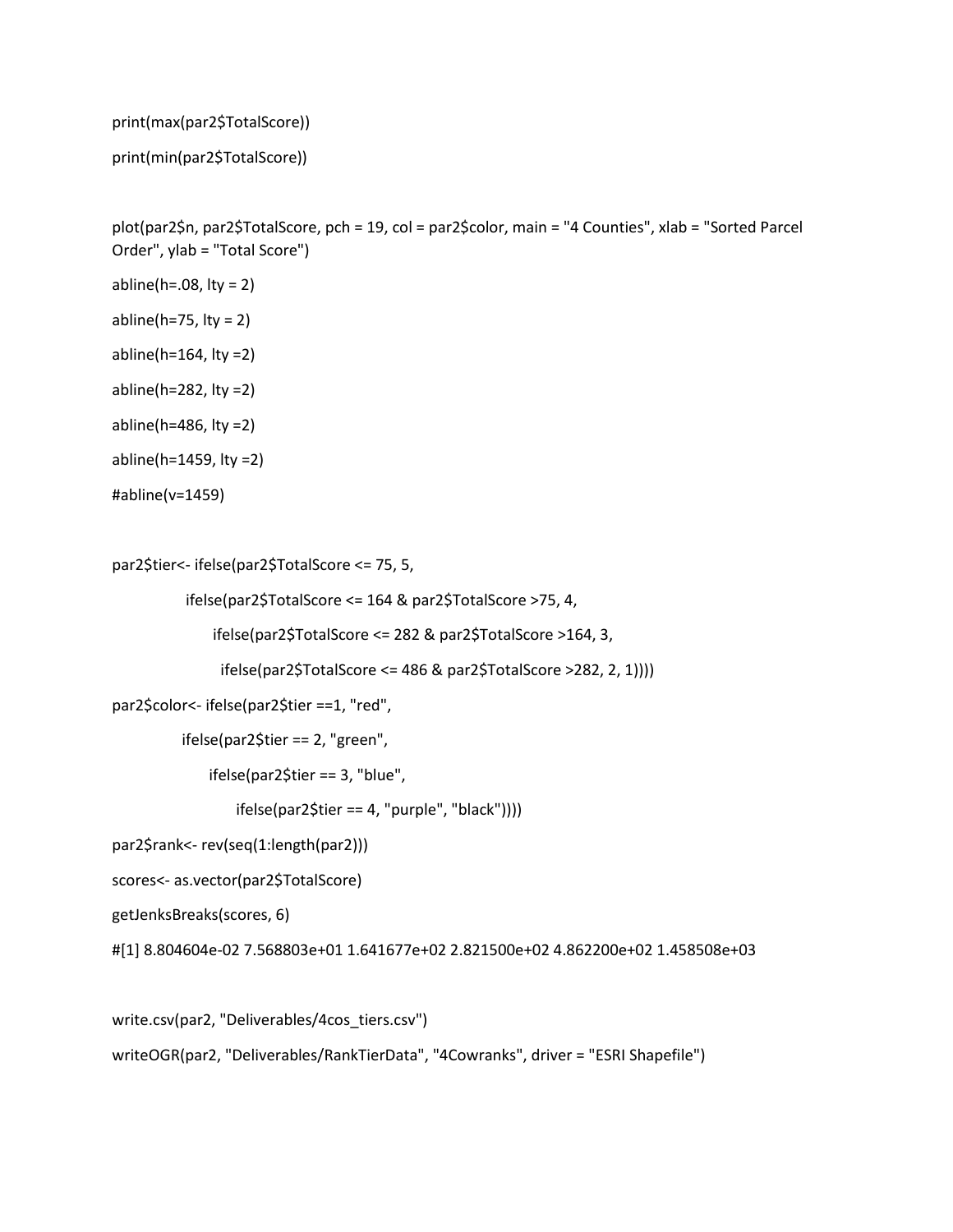#per county

#lycoming

```
scoresl<- as.vector(lyc$TotalScore)
```
getJenksBreaks(scoresl, 6)

#[1] 0.08804604 54.16382980 119.91718292 213.90922546 361.84249878 702.86932373

lyc\$tier<- ifelse(lyc\$TotalScore <= 54, 5,

ifelse(lyc\$TotalScore <= 120 & lyc\$TotalScore >54, 4,

ifelse(lyc\$TotalScore <= 214 & lyc\$TotalScore >120, 3,

ifelse(lyc\$TotalScore <= 362 & lyc\$TotalScore >214, 2, 1))))

lyc\$color<- ifelse(lyc\$tier ==1, "red",

ifelse(lyc\$tier == 2, "green",

ifelse(lyc\$tier == 3, "blue",

ifelse(lyc\$tier == 4, "purple", "black"))))

plot(lyc\$n, lyc\$TotalScore, pch = 19, col = lyc\$color, xlab= "Sorted Parcel Order", ylab = "Total Score", main = "Lycoming")

abline(h=.08, lty=2)

abline(h=54, lty=2)

abline(h=120, lty=2)

abline(h=214, lty=2)

abline(h=362, lty=2)

```
abline(h=703, lty=2)
```
write.csv(lyc, "Deliverables/lyc.csv")

#huntingdon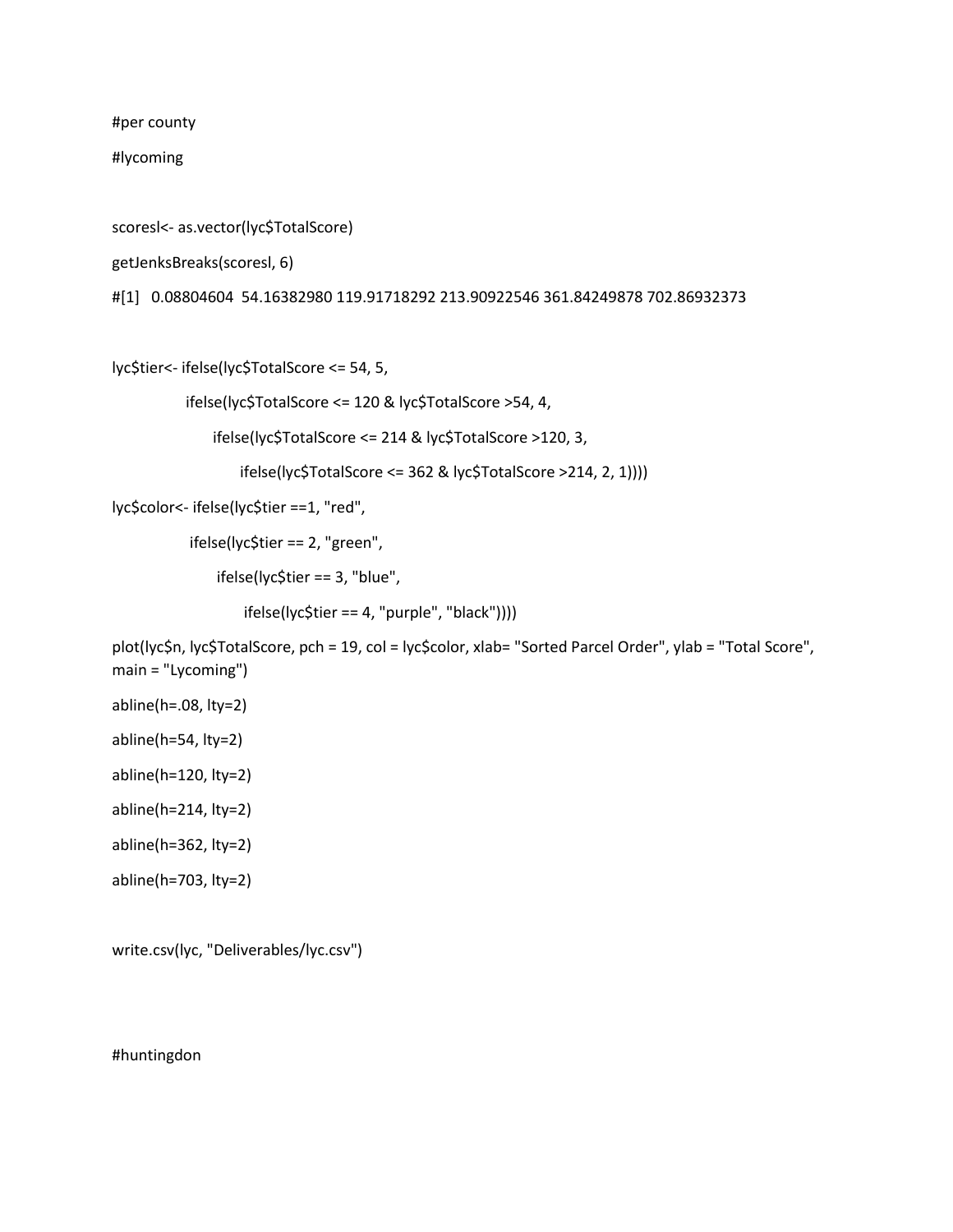scoresh<- as.vector(hunt\$TotalScore)

getJenksBreaks(scoresh, 6)

#[1] 1.087489 57.865589 145.732605 268.036713 486.220001 835.406311

hunt\$tier<- ifelse(hunt\$TotalScore <= 58, 5,

ifelse(hunt\$TotalScore <= 146 & hunt\$TotalScore >58, 4,

ifelse(hunt\$TotalScore <= 268 & hunt\$TotalScore >146, 3,

ifelse(hunt\$TotalScore <= 486 & hunt\$TotalScore >268, 2, 1))))

hunt\$color<- ifelse(hunt\$tier ==1, "red",

ifelse(hunt\$tier == 2, "green",

ifelse(hunt\$tier == 3, "blue",

ifelse(hunt\$tier == 4, "purple", "black"))))

plot(hunt\$n, hunt\$TotalScore, pch = 19, col = hunt\$color, xlab= "Sorted Parcel Order", ylab = "Total Score", main = "Huntingdon")

abline(h=1.08, lty=2)

abline(h=58, lty=2)

abline(h=146, lty=2)

abline(h=268, lty=2)

abline(h=486, lty=2)

abline(h=835, lty=2)

write.csv(hunt, "Deliverables/hunt.csv")

#clinton

scorescl<- as.vector(clin\$TotalScore)

getJenksBreaks(scorescl, 6)

#[1] 0.6221461 80.1766434 169.9594269 293.4478455 474.3117981 727.6386719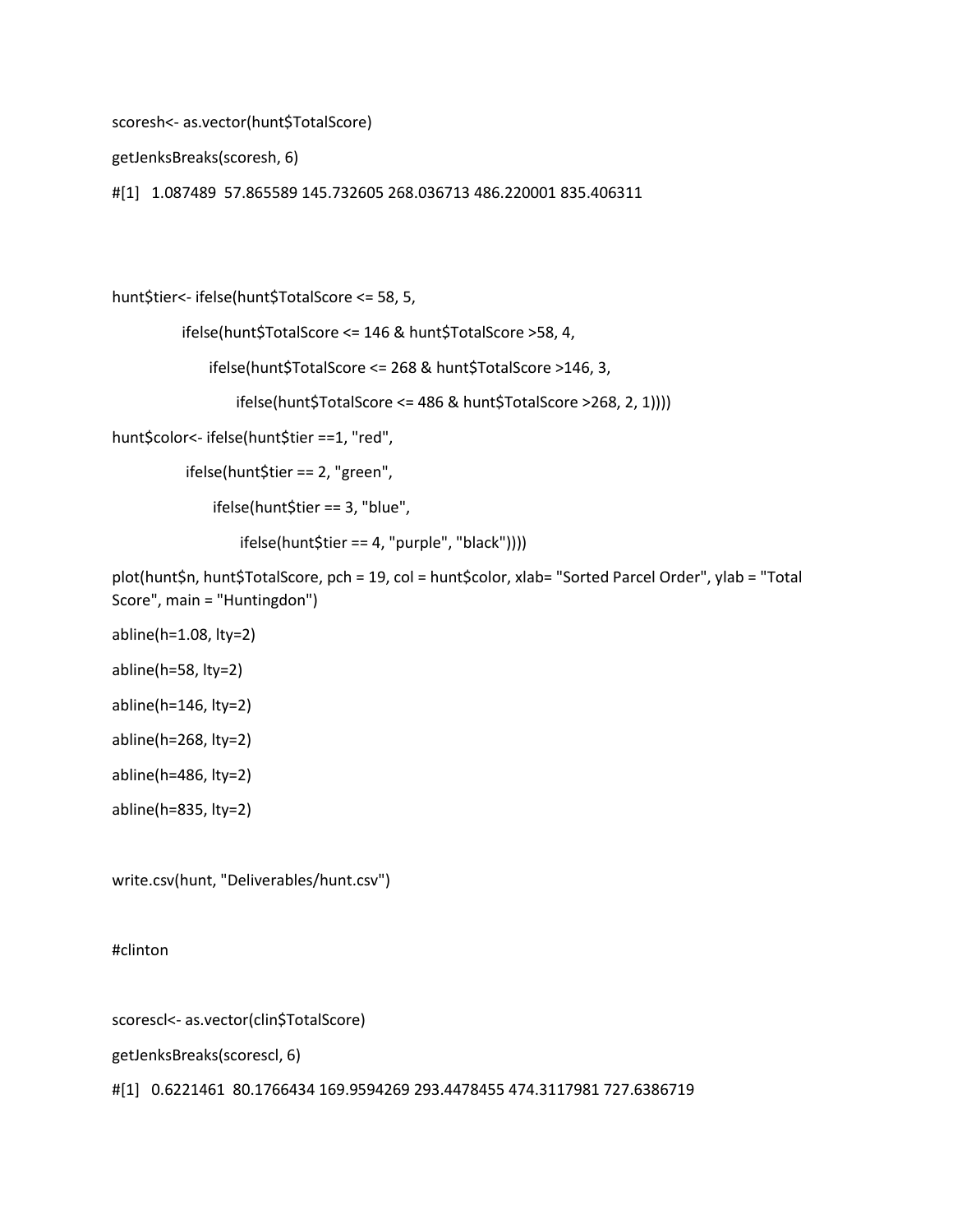clin\$tier<- ifelse(clin\$TotalScore <= 80, 5,

```
 ifelse(clin$TotalScore <= 170 & clin$TotalScore >80, 4,
```

```
 ifelse(clin$TotalScore <= 293 & clin$TotalScore >170, 3,
```
ifelse(clin\$TotalScore <= 474 & clin\$TotalScore >293, 2, 1))))

```
clin$color<- ifelse(clin$tier ==1, "red",
```

```
 ifelse(clin$tier == 2, "green",
```
ifelse(clin\$tier == 3, "blue",

```
 ifelse(clin$tier == 4, "purple", "black"))))
```

```
plot(clin$n, clin$TotalScore, pch = 19, col = clin$color, xlab= "Sorted Parcel Order", ylab = "Total Score", 
main = "Clinton")
```
abline(h=.62, lty=2)

- abline(h=80, lty=2)
- abline(h=170, lty=2)
- abline(h=293, lty=2)
- abline(h=474, lty=2)
- abline(h=728, lty=2)

write.csv(clin, "Deliverables/clin.csv")

#centre

```
scoresc<- as.vector(cent$TotalScore)
```
getJenksBreaks(scoresc, 6)

#[1] 2.47296 86.24488 168.86259 281.20050 484.64270 1458.50806

cent\$tier<- ifelse(cent\$TotalScore <= 86, 5,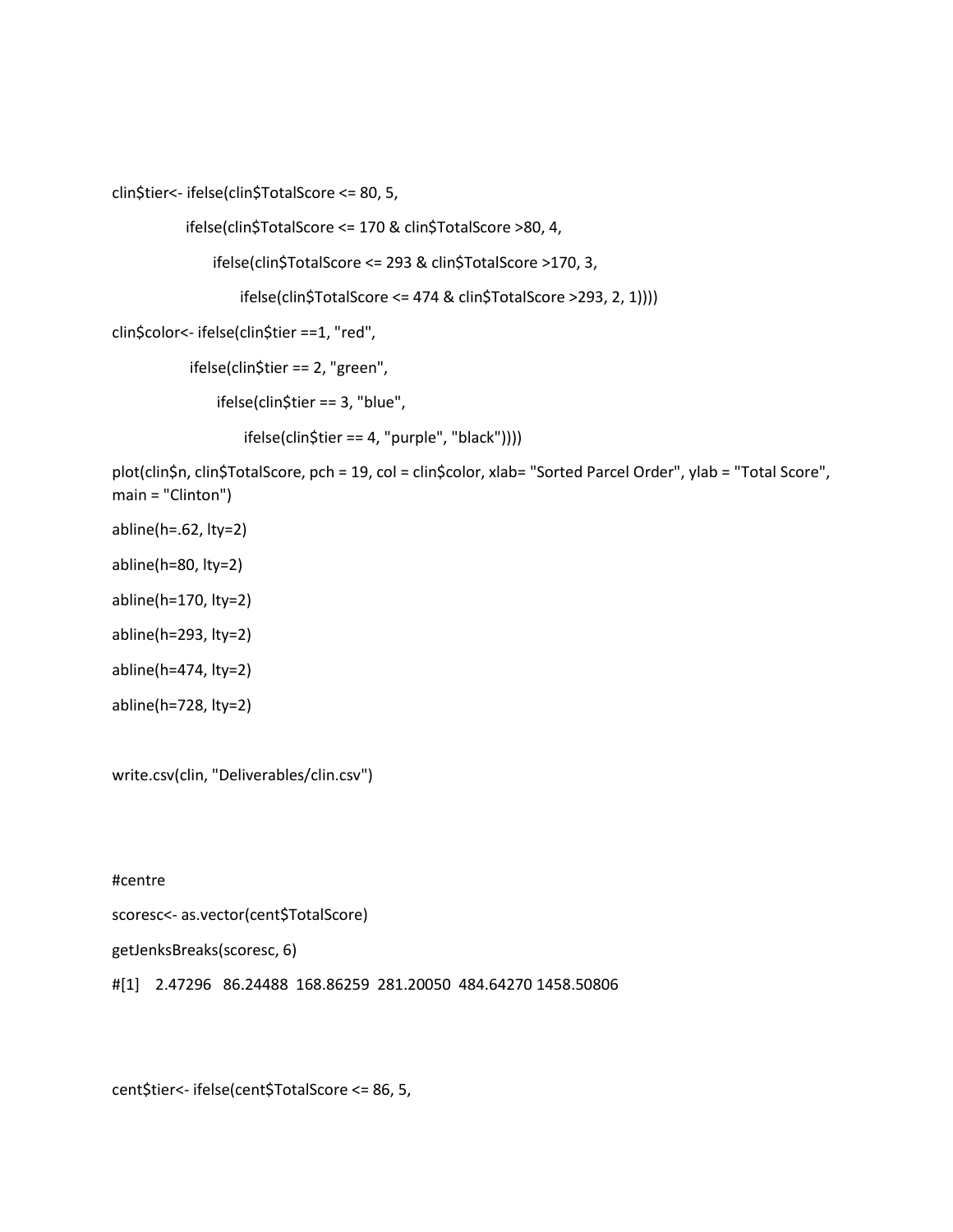ifelse(cent\$TotalScore <= 169 & cent\$TotalScore >86, 4,

ifelse(cent\$TotalScore <= 281 & cent\$TotalScore >169, 3,

ifelse(cent\$TotalScore <= 485 & cent\$TotalScore >281, 2, 1))))

cent\$color<- ifelse(cent\$tier ==1, "red",

ifelse(cent\$tier == 2, "green",

ifelse(cent\$tier == 3, "blue",

ifelse(cent\$tier == 4, "purple", "black"))))

plot(cent\$n, cent\$TotalScore, pch = 19, col = cent\$color, xlab= "Sorted Parcel Order", ylab = "Total Score", main = "Centre")

abline(h=2.5, lty=2)

abline(h=86, lty=2)

abline(h=169, lty=2)

abline(h=281, lty=2)

abline(h=485, lty=2)

abline(h=1459, lty=2)

write.csv(cent, "Deliverables/cent.csv")

#merge all county tiers

cotiers<-rbind(lyc, hunt, clin, cent)

write.csv(cotiers, "Deliverables/TiersbyCo.csv")

writeOGR(cotiers, "Deliverables/RankTierData", "Coranks", driver = "ESRI Shapefile")

#in Excel sort TiersbyCo by n, copy last column and make a new column in 4Cos spreadsheet, "CoTier" #done.

#add county rank lyc\$corank<- rev(seq(1:length(lyc))) hunt\$corank<- rev(seq(1:length(hunt)))